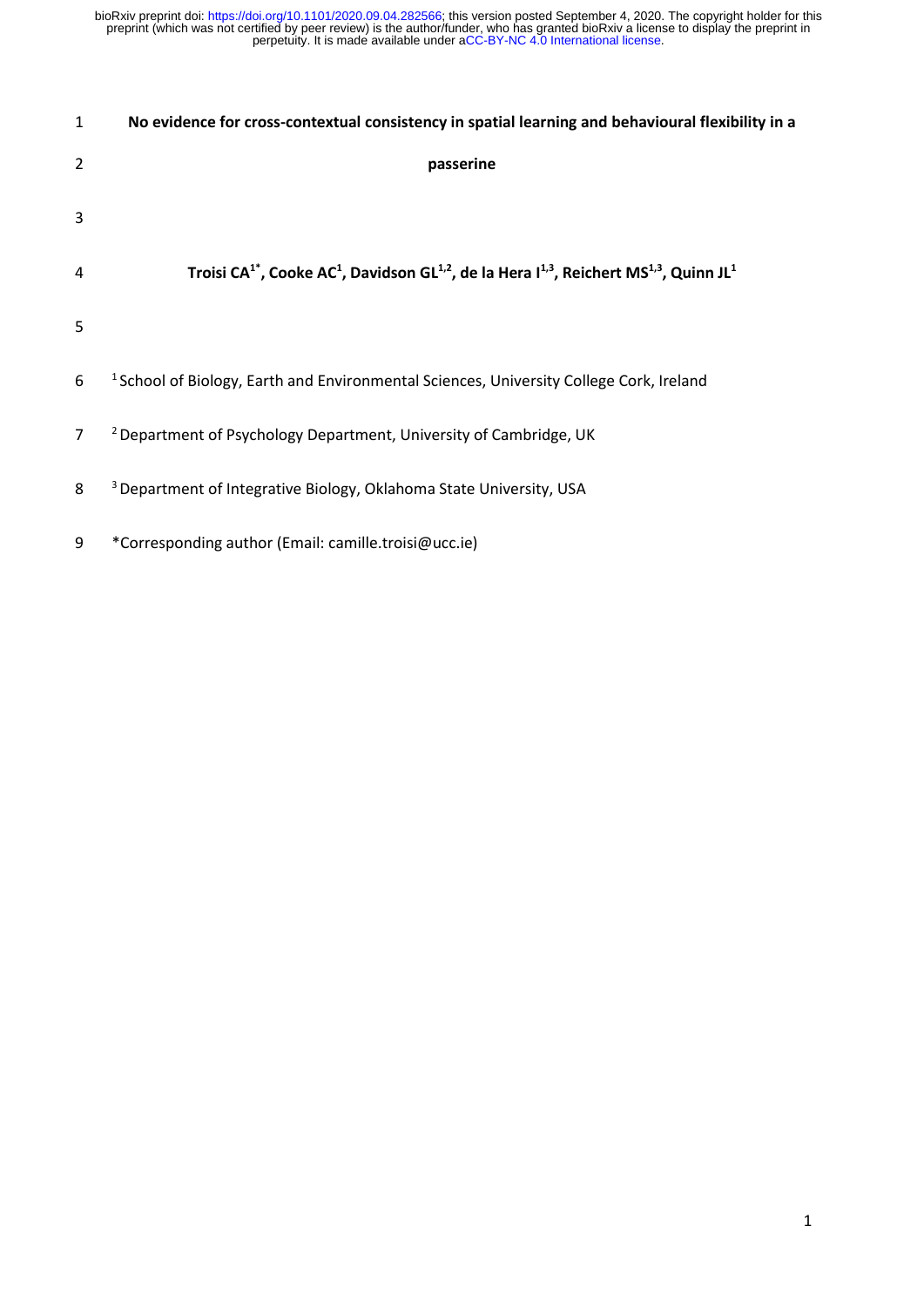# **Abstract**

 Although the evolution of cognitive differences among species has long been of interest in ecology, whether natural selection acts on cognitive processes within populations has only begun to receive similar attention. One of the key challenges is to understand how consistently cognitive traits within any one domain are expressed over time and across different contexts, as this has direct implications for the way in which selection might act on this variation. Animal studies typically measure a cognitive domain using only one task in one context, and assume that this captures the likely expression of that domain in different contexts. This deficit is not surprising because, from an ecologist's perspective, cognitive tasks are notoriously laborious to employ, and for design reasons most tasks can only be deployed in a specific context. Thus our knowledge of whether individual 20 differences in cognitive abilities are consistent across contexts is limited. Using a wild population of great tits (*Parus major*) we characterised consistency of two cognitive abilities, each in two different contexts: 1) spatial learning at two different spatial scales, and 2) behavioural flexibility as both performance in a detour reaching task and reversal learning in a spatial task. We found no evidence of a correlation between the two spatial learning speeds, or between the two measures of behavioural flexibility. This suggests that cognitive performance is highly plastic and sensitive to differences across tasks, or that variants of these well-known tasks may tap into different combinations of both cognitive and non-cognitive mechanisms, or that they simply do not adequately measure each putative cognitive domain. Our results highlight the challenges of developing standardised cognitive assays to explain natural behaviour and to understand the selective consequences of that variation.

**Keywords**: cognition, spatial learning, inhibitory control, great tits, consistency, repeatability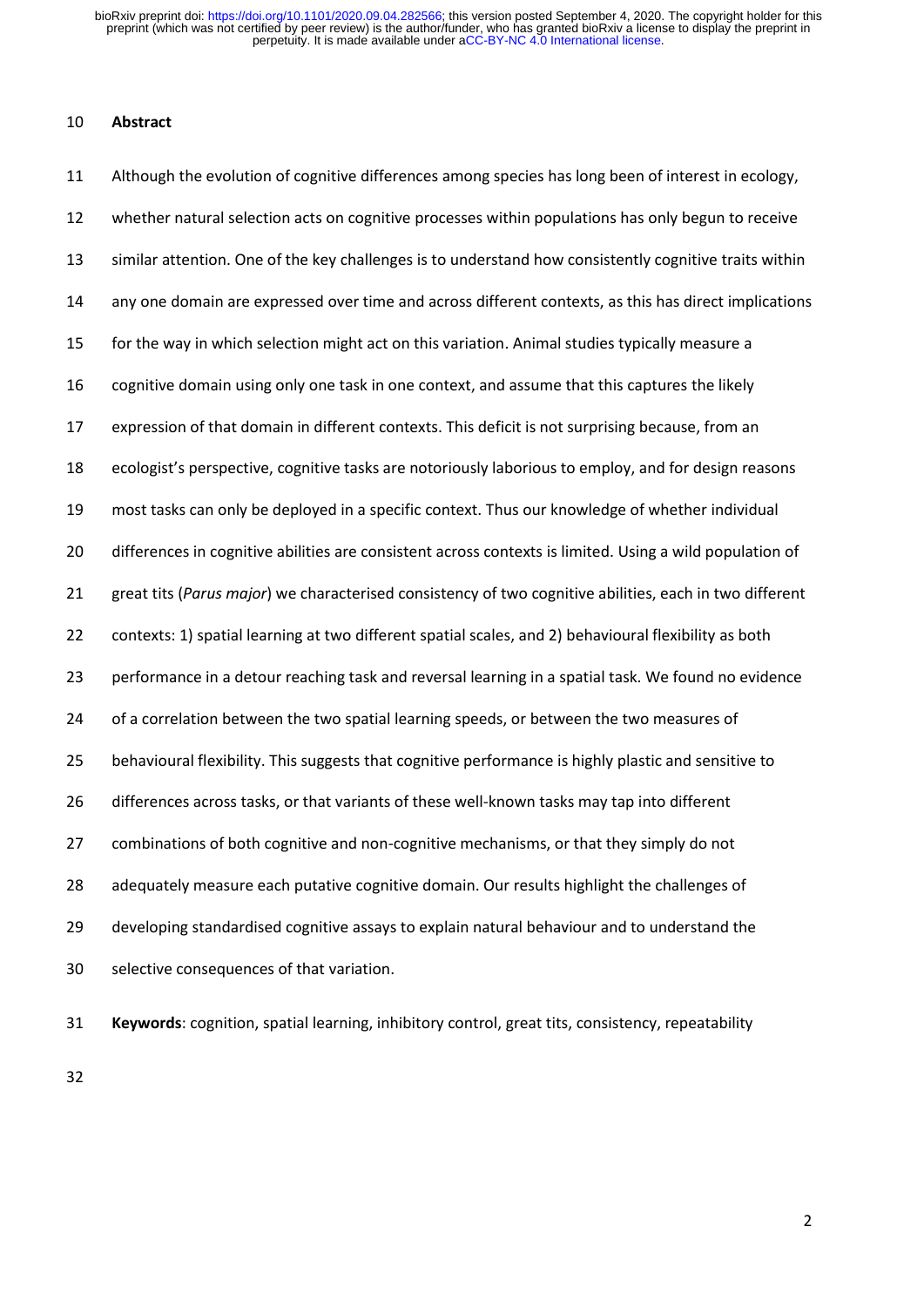### **Introduction**

 The importance of evolutionary processes in explaining why individuals vary in their cognitive abilities is an emerging question in behavioural ecology. On the one hand, support for natural selection is accumulating in studies that show links between correlates of fitness and cognitive measures (Ashton et al., 2018; Cauchard et al., 2013; Cole et al., 2012; Cole & Quinn, 2012; Keagy et al., 2009; Raine & Chittka, 2008). On the other, it remains unclear whether selection on individual variation in cognitive traits will result in a meaningful response (Shaw & Schmelz, 2017). One reason for this uncertainty over the evolutionary consequences of selection on cognition is that estimates of heritability are almost entirely lacking from natural populations (Langley et al., 2020; Quinn et al., 2016; reviewed in Croston et al., 2015), partly because generating reliable estimates of heritability demand large pedigrees (Quinn et al., 2006), and instead most researchers are forced to accept the phenotypic gambit, i.e., to assume that if a trait is repeatable, it is likely to be heritable, or that if two traits are phenotypically correlated, they are also genetically correlated (but see Quinn et al., 2016).

 A recent meta-analysis has shown that repeatability among cognitive traits is highly variable, and that behaviours in certain types of cognitive tasks are less repeatable than others, thus providing less reliable measures of cognition (Cauchoix et al., 2018). This is particularly the case for contextual repeatability whereby two different tasks or the same task in different contexts aim to test the same cognitive trait, as opposed to temporal repeatability in which the exact same task is repeated over time (Cauchoix et al., 2018). Robust measures of individual differences in cognitive abilities are generally lacking, particularly within the same cognitive domain (i.e. statistically derived group of factors that capture the variance in a set of tasks) (Shaw & Schmelz, 2017; van Horik, Langley, Whiteside, Laker, & Madden, 2018). In fact, other studies looking at the same domain-specific cognitive abilities found little evidence of contextual repeatability, particularly for associative learning (Boogert et al., 2011; Bray et al., 2014; Brucks et al., 2017; Guenther & Brust, 2017; Isden et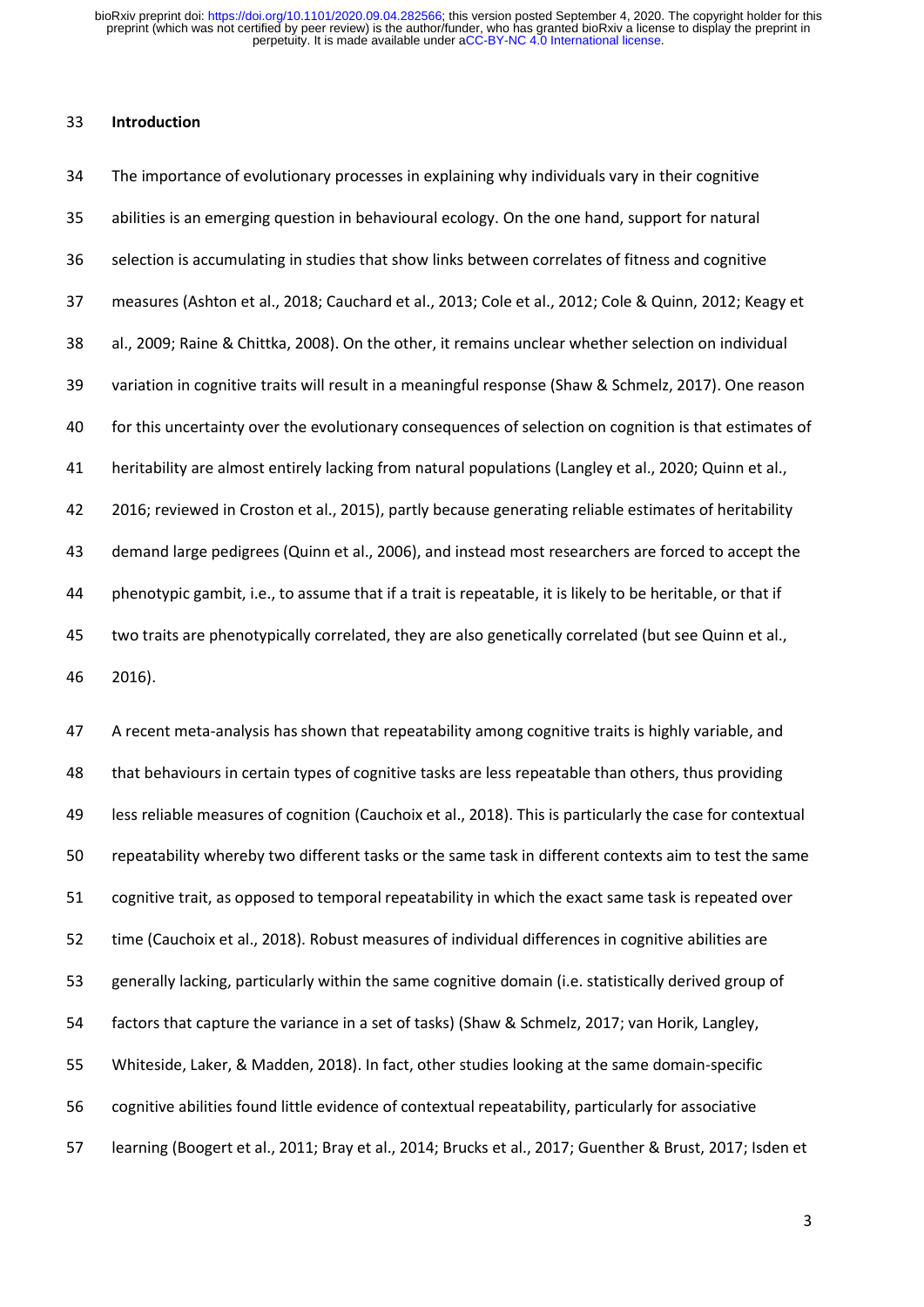al., 2013; Keagy et al., 2009; Morand-Ferron et al., 2011; Shaw et al., 2015; van Horik et al., 2019; van Horik, Langley, Whiteside, Laker, Beardsworth, et al., 2018; van Horik, Langley, Whiteside, Laker, & Madden, 2018; Vernouillet et al., 2018). While a handful of studies have adopted test batteries to measure individual differences in cognitive abilities (Anderson et al., 2017; Ashton et al., 2018; Boogert et al., 2011; Guenther & Brust, 2017; Isden et al., 2013; Shaw et al., 2015; Soha et al., 2019; van Horik, Langley, Whiteside, Laker, & Madden, 2018), this approach remains relatively rare and few studies have explicitly tested contextual repeatability in multiple cognitive abilities. The gold standard would be to measure multiple traits across time and contexts in order to validate those measures of cognition (Völter et al., 2018). In this study we examined performance of two cognitive traits of key functional significance in behavioural ecology, spatial learning across contexts (i.e. spatial scale) and behavioural flexibility across two types of cognitive tasks. Spatial learning, a form of learning relating to information about orientation and location, is a fundamental cognitive process that affects many aspects of an animal's ecology. For example, spatial learning helps individuals to find food and mates, to monitor their territory boundaries, and at a larger scale to navigate their migration routes (Healy & Hurly, 2004). Several processes are involved in different navigational methods or attention to different cues. Animals can use view-matching strategies, such as landmark-matching or panorama-matching, where the apparent size or distance of landmarks, or the shape of the surroundings are important in matching a remembered view (Pritchard et al., 2018; Pritchard & Healy, 2018). Animals may also use strategies where the absolute distance or direction of a goal from a landmark is of importance (Pritchard et al., 2018; Pritchard & Healy, 2018). Moreover, these methods are not mutually exclusive and can be applied simultaneously in different environments or during different stages of navigation (Pritchard & Healy, 2018). In fact, evidence in the field and in captivity suggests that individuals rely on different 81 information depending on the scale of their environment or the size of their enclosure (Chiandetti et al., 2007; Healy & Hurly, 1998; Sovrano et al., 2005, 2006). Although spatial learning is commonly referred to as a domain specific cognitive trait, such results question whether spatial learning should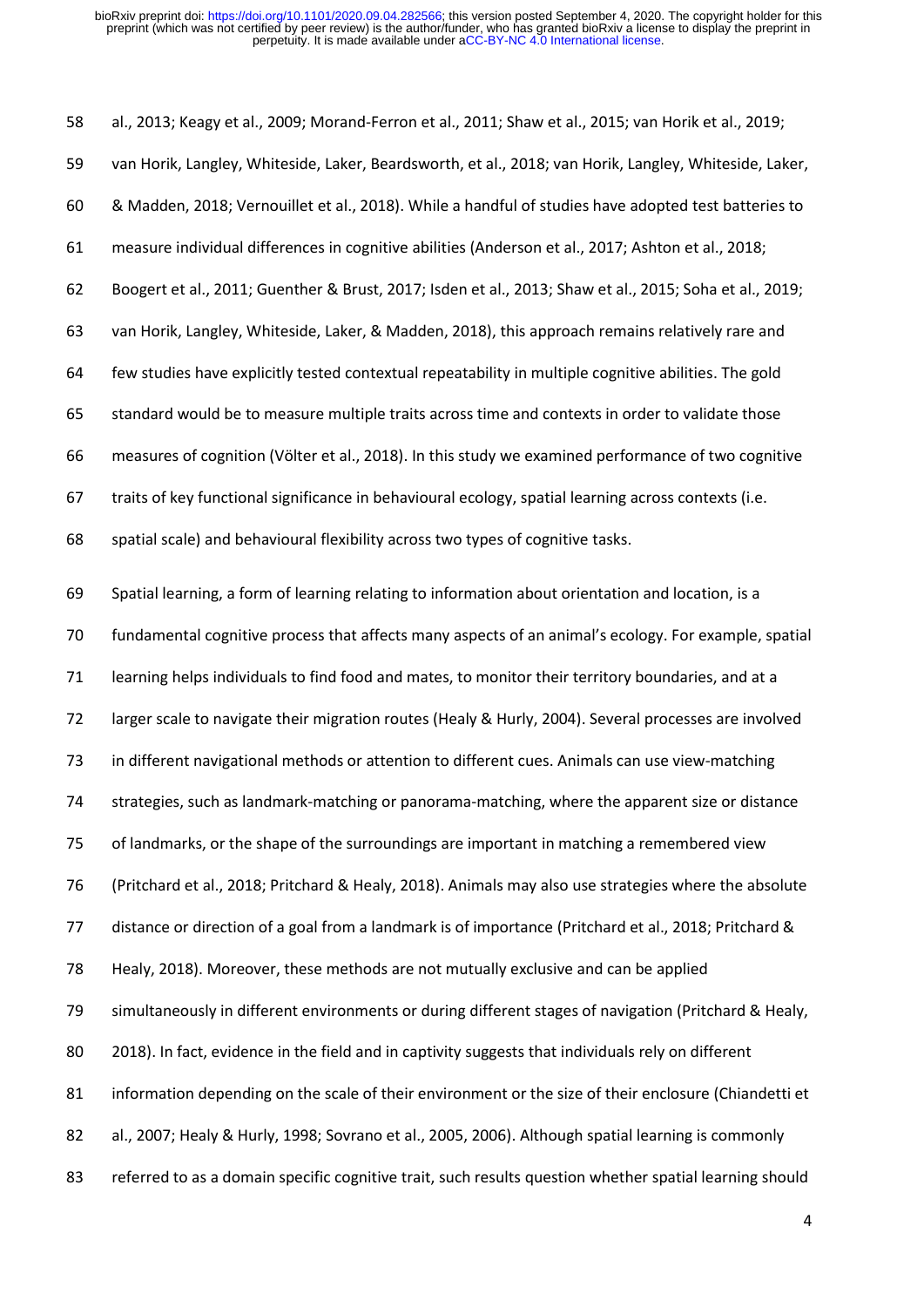in fact be broken down into even more specific mechanisms. In humans, spatial abilities measured at different scales, have been shown to be underlined by some common processes for encoding, maintaining and transforming spatial representation, as well as some unique processes not shared at different scales of space (Hegarty et al., 2006; Montello, 1993). Yet the majority of studies in non-88 human animals adopt tasks that are relatively small in scale and do not differ in context (e.g. Branch et al., 2019; Sewall et al., 2013; Sonnenberg et al., 2019). If animals use different cues depending on the spatial scale, we may expect performance in a spatial learning task to differ across contexts. Nevertheless, the use of different navigational mechanisms does not preclude individual consistency across contexts, which would be suggestive of a meaningful trait that has the potential to be heritable. Another cognitive trait that has received a lot of attention in cognitive ecology is behavioural flexibility, which allows individuals to adapt their behaviour to changes in their environment (Brown & Tait, 2014). In psychology, behavioural flexibility refers specifically to attentional shifting, rule switching and response reversal (Brown & Tait, 2014). Recently, behavioural and cognitive ecologists have been criticised for adopting the term to broadly describe any flexible behaviour, thus grouping behaviours that may be guided by different cognitive mechanisms (Audet & Lefebvre, 2017). As such, different assays of behavioural flexibility may involve different cognitive mechanisms, therefore limiting our ability to make broad inferences about what an animal's performance in a particular context might mean for adaptive responses in the wild. Two tasks have been frequently used to test how well animals respond to changes in their environment – the detour reaching and reverse learning tasks. The detour task is thought to measure inhibitory control - an executive cognitive function that determines the ability to overcome a prepotent but disadvantageous response in favour of a more advantageous but less instinctive response. In this task animals must avoid a transparent barrier by inhibiting a motor response to go the most direct route towards a reward and instead move around the barrier (Boogert et al., 2011; MacLean et al., 2014). Reversal learning tasks are thought to measure how flexibly animals can adjust to changes in learned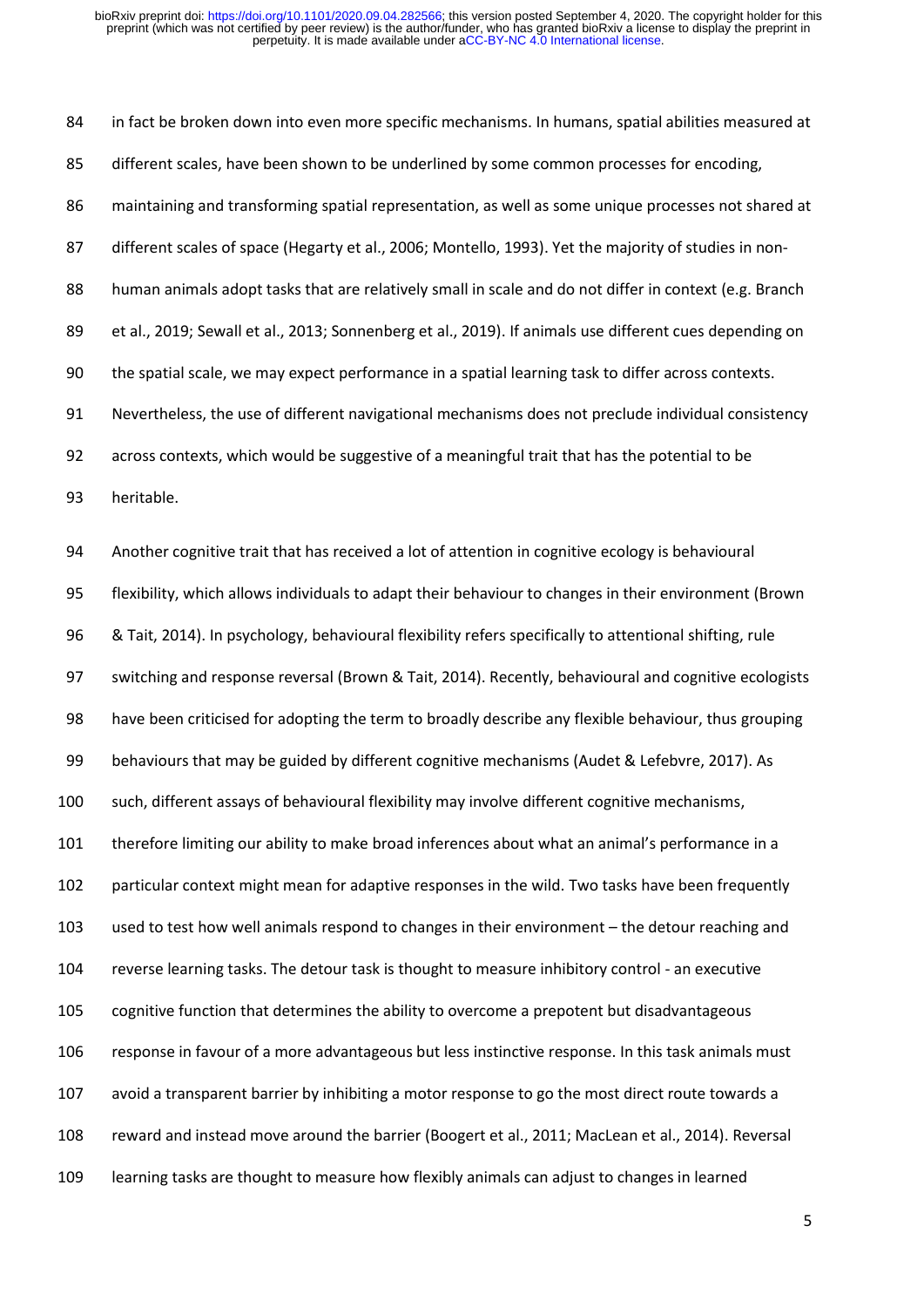contingencies, whereby a novel response is rewarded and the previously rewarded response is not. While reverse learning can involve inhibitory control (Bari & Robbins, 2013) (particularly on the first reversal as opposed to multiple reversals in which rules are formed), it also involves instrumental conditioning (extinction and relearning of reinforced stimuli) (Brown & Tait, 2014). Previous work has directly tested the relationship between individual performance in a detour reach and a reversal learning task, with mixed results (Anderson et al., 2017; Ashton et al., 2018; Boogert et al., 2011; Brucks et al., 2017; Shaw et al., 2015; Soha et al., 2019; van Horik, Langley, Whiteside, Laker, & Madden, 2018). Moreover, all of the reversal learning tasks were based on object or colour associations, so it is still unclear how detour reach performance relates to reversal learning in a spatial context. Therefore, there is good reason to expect overlap in a domain general cognitive mechanism (i.e. inhibitory control) for both detour reaching and reverse learning, but there are also 121 potentially some mechanisms that are exclusive to one task only, raising uncertainty as to whether one might expect these two traits to predict similar behaviours.

 The great tit (*Parus major*) is a model species for ecological and behavioural studies (e.g. Aplin et al., 2015; Cole et al., 2011; Dutour et al., 2020; Loukola et al., 2020; Morand-Ferron et al., 2011). Great tits adapt well to temporary captivity, allowing for their use in controlled experiments on individual differences. Here we investigated consistency in spatial learning and behavioural flexibility across contexts. We measured spatial learning at two different spatial scales: at a large scale within an experimental room, and at a smaller scale within the birds' individual home cages. We also measured behavioural flexibility across two different tasks (also at different scales): reversal learning, using a spatial feeder array in the experimental room and a detour apparatus in the home cage (MacLean et al., 2014). Our study had two objectives: first, to examine whether a learning task conducted in a home cage predicts measures of the same putative cognitive domain at a larger scale. Second, to investigate whether behavioural flexibility measured by the detour reach task predicts the behaviour of birds in a reversal learning task. If learning at different spatial scales is underlined by a general cognitive mechanism, then we would expect our measure of spatial learning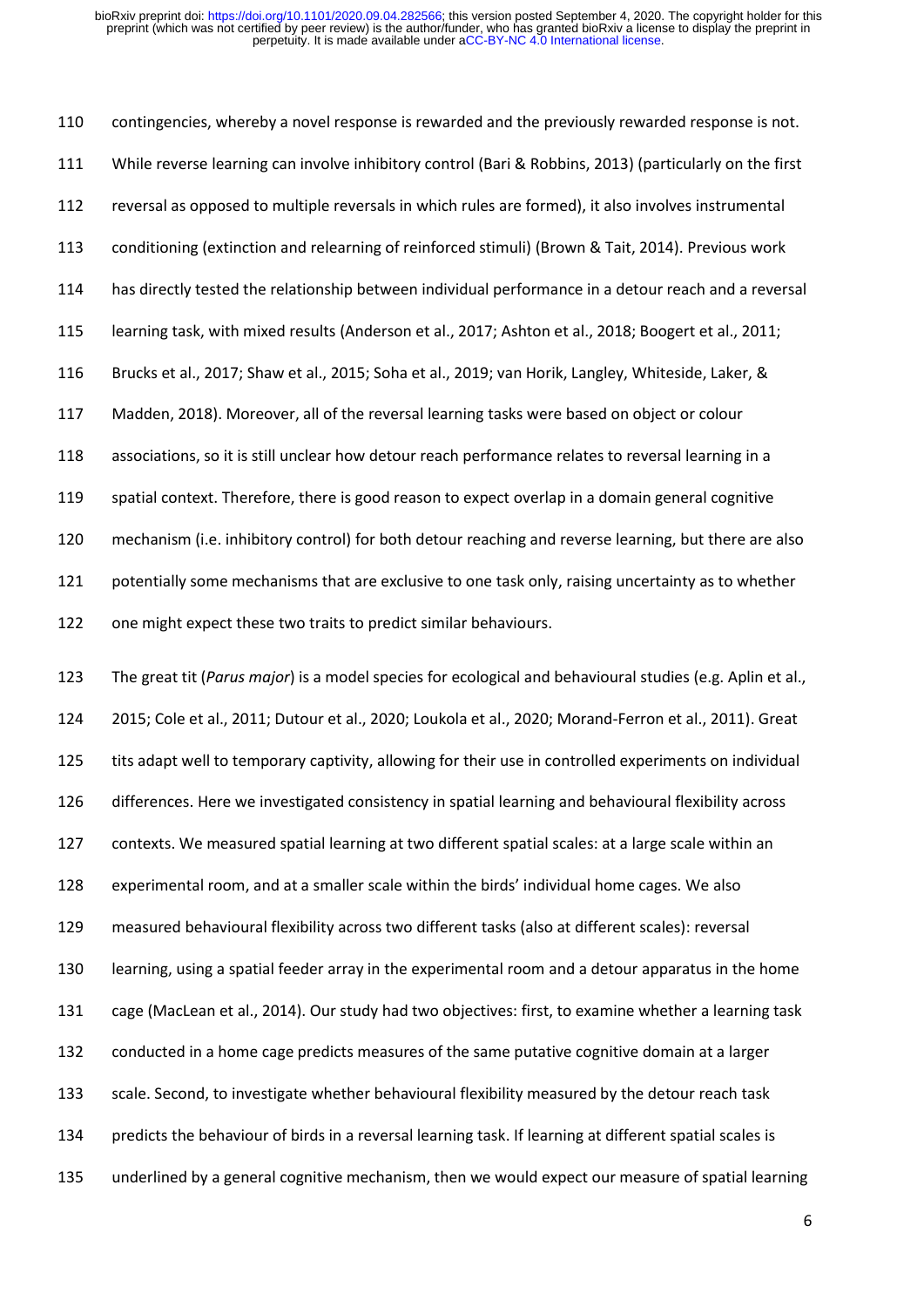in the home cage to be correlated to our measure of spatial learning in the experimental room. By contrast, if spatial learning at different scales requires different mechanisms, or attention to different cues, then we would not expect such a correlation. Similarly, if behavioural flexibility is underlined by inhibitory control, then we would expect measures coming from our two tasks to be correlated. However, if behavioural flexibility is a consolidated measure of different cognitive processes, then we expected measures emerging from those tasks be uncorrelated with each other (Miyake et al., 2000).

#### **Methods**

 Wild-caught great tits (n= 36) from the Bandon Valley, County Cork, Ireland, were brought into captivity, and later released at their capture site upon finishing the experiments (O'Shea et al.,

2018). Birds were fitted with BTO rings for individual identification and a Passive Integrated

Transponder (PIT) tag. Birds were housed in 57(h) x 56(d) x 46(w) cm plywood cages with two

perches each and with an internal light set from 7:30 to 18:00. Birds had *ad libitum* access to food

and water. Food consisted of sunflower hearts, peanuts, mealworms and waxworms. Out of the 36

birds brought into captivity, 28 birds learned the large-scale spatial learning task, and 25 of those

also learned the reverse learning task. Out of the 36 birds, 30 learned the small-scale spatial learning

task, and 32 completed all 10 trials of the detour reach task. Data collection took place between

January and March 2019, and the mean time that birds were in captivity was 12 days.

## Large-scale spatial learning task

The large-scale spatial learning task took place in an experimental room of 460 (W) x 310 (L) x 265

(H) cm, with four feeders containing sunflower seeds placed in a square with sides of one meter, and

a small plastic Christmas tree (150 cm high) placed in the centre for birds to rest and hide. Feeders

were equipped with RFID readers to remotely log each visit by detecting the individual's PIT tag.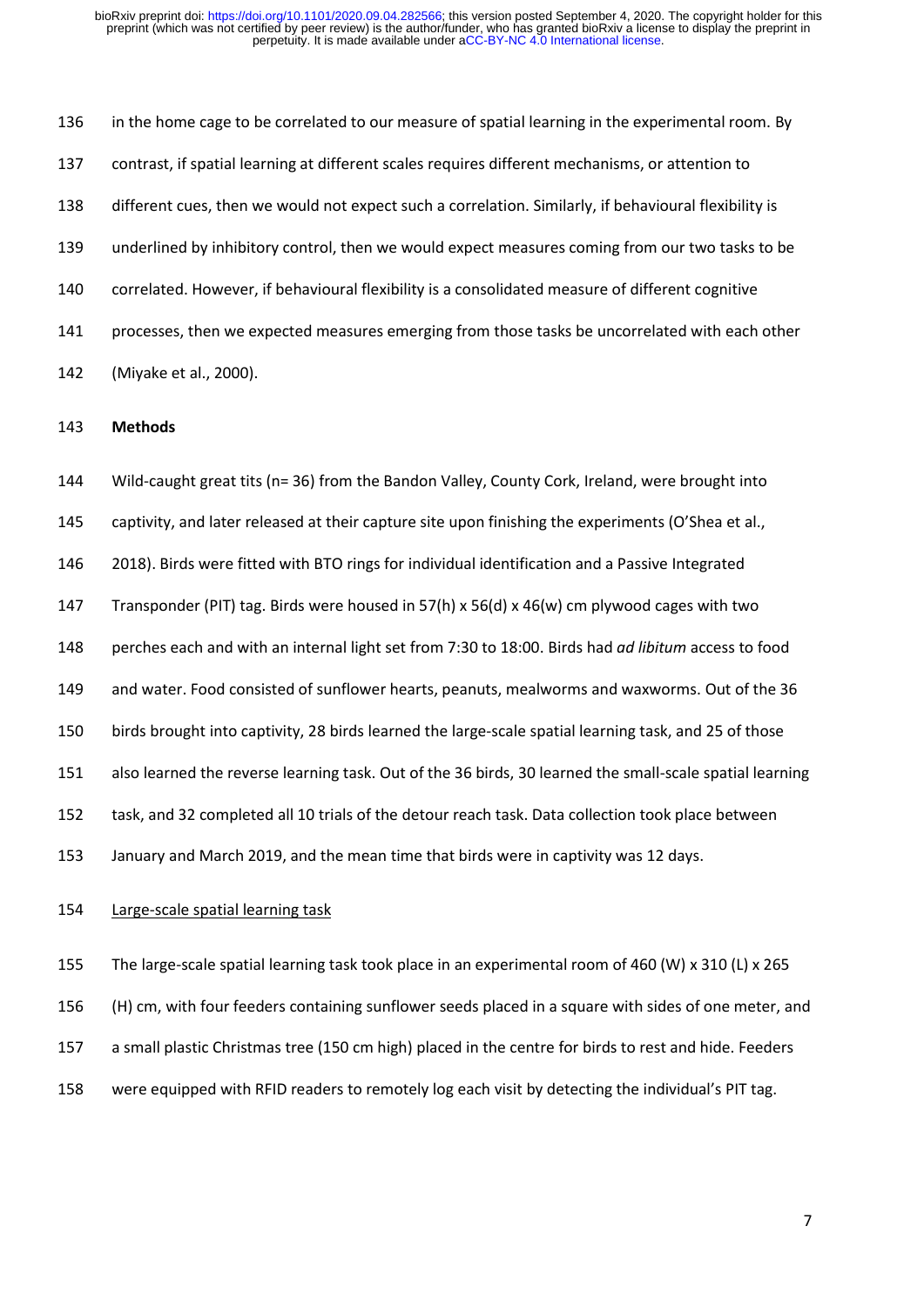The task consisted of a habituation phase, training and test phases. Each trial within a phase lasted 1 hour, and birds were food deprived 1 hour beforehand. Each phase took place at least 12 hours apart (i.e. typically the following day). In the habituation phase, birds were released into the experimental room from a small opening in their home cage. Food was accessible and visible in all four feeders. Birds had to eat 10 seeds within 1 hour (based on seed husk collected on the floor after the trial) before progressing to the training phase. In the training phase, birds were once again released into the experimental room, but this time the seeds in each feeder were concealed by an opaque paper sheet so the food was no longer visible by the birds except from the RFID reader platform, from which it was also accessible. Once a bird visited any of the four feeders a total of 10 times (based on logged visits from RFID reader), they were advanced to the initial learning phase of the testing trials. During the testing trials, all feeders remained wrapped in paper but only one (randomly assigned) feeder contained food. The criterion for having learned the feeder position was to have visited the correct feeder 8 times within a moving window of 10 visits (Guenther & Brust, 2017). The number of visits to reach criterion was used as a measure of learning. Once the birds met 173 the criterion, they were advanced to the reverse learning phase, in which a new feeder was allocated as the rewarded feeder. The same criterion was used as for the initial learning phase: 8 visits to the correct feeder within a moving window of 10 visits.

 In all phases, birds were given one hour to visit the feeders before being returned to their home cage. Data from the loggers were reviewed on the same day to determine whether birds had met the criterion. If the birds did not reach their criterion within 6 trials, they were excluded as non-learners.

 These data were collected as part of another experiment (Cooke et al., In prep) in which birds were exposed to different levels of simulated predation risk (treatment), during both the initial learning and reversal learning part of the experiment. We found no evidence that treatment in the previous experiment (Cooke et al., In prep) affected behaviour in the current one, so we analysed all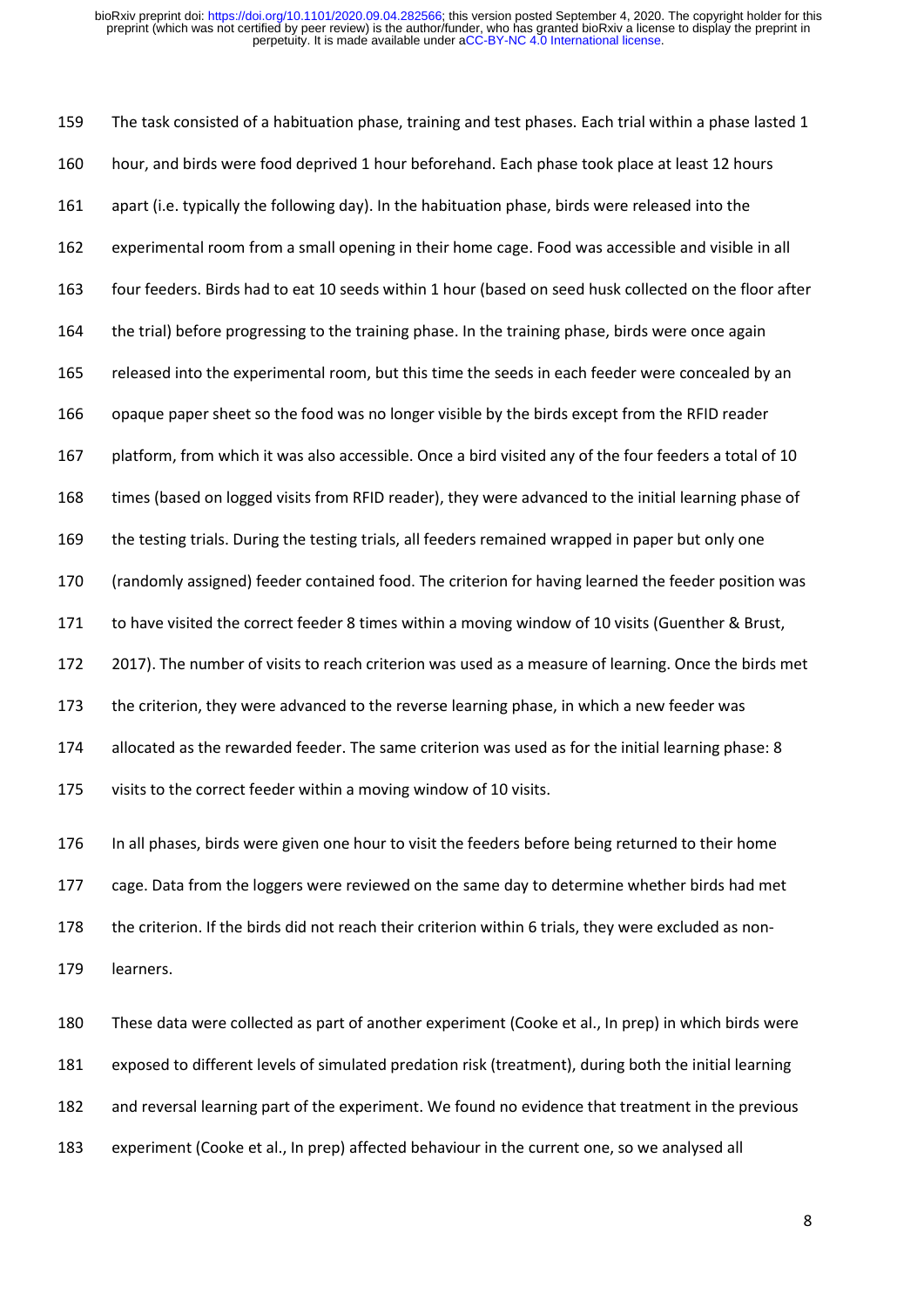individuals together (but see supplementary material for analysis of birds with no perceived predation risk (control birds)).

Small-scale spatial learning task

 Individuals were given artificial food items designed to mimic seeds/insect prey enclosed in an outer shell (Ihalainen et al., 2007). In our study, these artificial food items consisted of a sunflower seed encased in a paper parcel (1.8 cm x 1.8 cm). Adapting from Ihalainen et al. (2007), all birds were trained to handle the artificial food in their home cages in four steps in which they had to consume the seeds before advancing to the next step: (i) five food items with the seed sticking out from each parcel; (ii) five food items with the seed inside each parcel, but with a hole in the middle showing the seed inside; (iii) five food items with the seed completely hidden inside each parcel; and finally (iv) five food items with the seed completely hidden inside of each parcel with three rewarded (i.e. seed) and two unrewarded (i.e. made the reward inaccessible once the parcel was opened by wrapping the seed in duct tape). In this last step shielded items were used so that the birds would learn that not all parcels had accessible food. The birds had to eat all items before the training progressed to the next phase, or eat three rewarded food items and open two unrewarded food items in the last phase of training to proceed to the testing phase. In each training step parcels were placed centrally in the home cage in a small dish.

201 The testing phase consisted of ten parcels placed in each corner of the cage, in a small dish. Three of those locations contained only parcels that were unrewarded, while all parcels from the rewarded location contained seeds. The rewarded corner was allocated to each bird randomly. Every time the bird made 10 choices, irrespective of their location, each corner was rebaited to have 10 total parcels, so that the amount of parcels at each corner would not act as a cue for the bird.

 During training and testing, birds had no *ad libitum* access to food, and only had access to food through the parcels. Individuals were not food deprived beforehand to allow for longer training and testing sessions. Water was still available *ad libitum*. Birds were trained and tested for a maximum of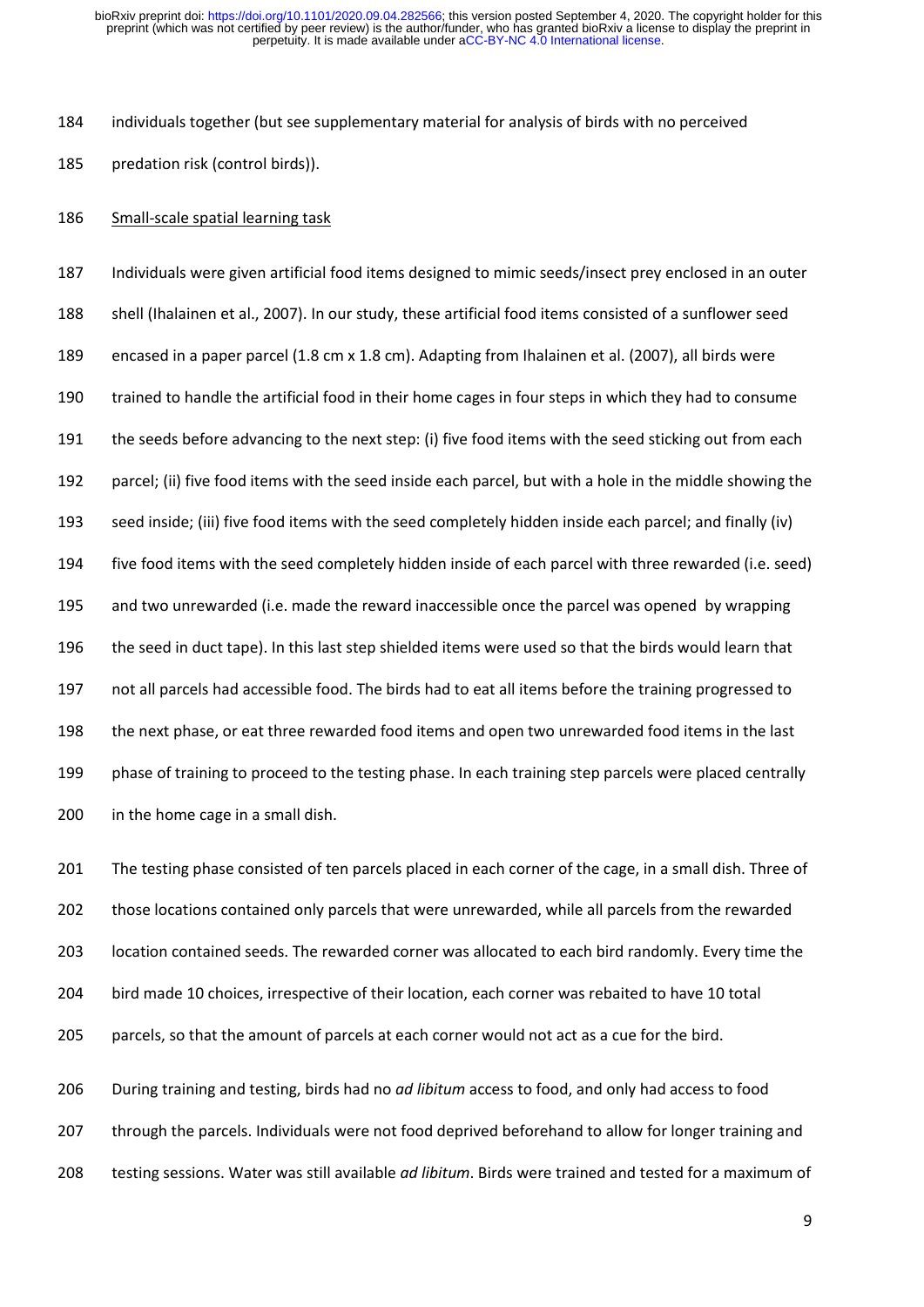three hours consecutively. After three hours their *ad libitum* food was replaced in their cages. During training and testing, if a bird had not eaten any food for the last 1.5 hours, or less than 10 seeds for the last 2 hours, then the training/testing was stopped, and *ad libitum* food was placed back in their cages.

 Trials stopped either once the bird had learned where to find seeds, based on a criterion of 8 correct visits in a moving window of 10 visits, or if they were not eating enough (see above). The number of choices to reach criterion was used as a measure of learning.

Detour reach task:

For this task, birds were required to retrieve a waxworm from inside a transparent cylinder,

requiring them to make a detour around the cylinder to obtain the reward (Boogert et al., 2011;

MacLean et al., 2014). The cylinder (3 cm length, 3.5 cm diameter) was made from plastic sheeting,

220 open at both ends, and glued onto a cardboard base (7 cm x 20 cm). We also added a small perch (8

221 cm wide, 8 cm high) parallel to the cylinder, to avoid any biases in approach direction. The task had

three phases: habituation, training and testing, and a waxworm was used as a reward in all phases.

During the habituation and training phases the cylinder was opaque (black plastic), whereas it was

transparent during the test. Before habituation and training birds were food deprived for 1 hour. For

habituation, training and testing birds had *ad libitum* access to water and only had access to food

through the task.

 Birds were first habituated to the apparatus to reduce their fear towards the novel apparatus. For habituation birds were required to eat a waxworm placed in front of the opaque cylinder. Once they 229 had completed this three times, birds advanced to the training phase of the experiment. During training birds were required to eat a waxworm placed in the middle of the opaque apparatus, by reaching around the cylinder into the open end without touching the exterior of the tube. Birds had to complete this four times to advance to the next phase. During the test phase, birds were presented the transparent apparatus with a waxworm placed in the middle. Birds were scored either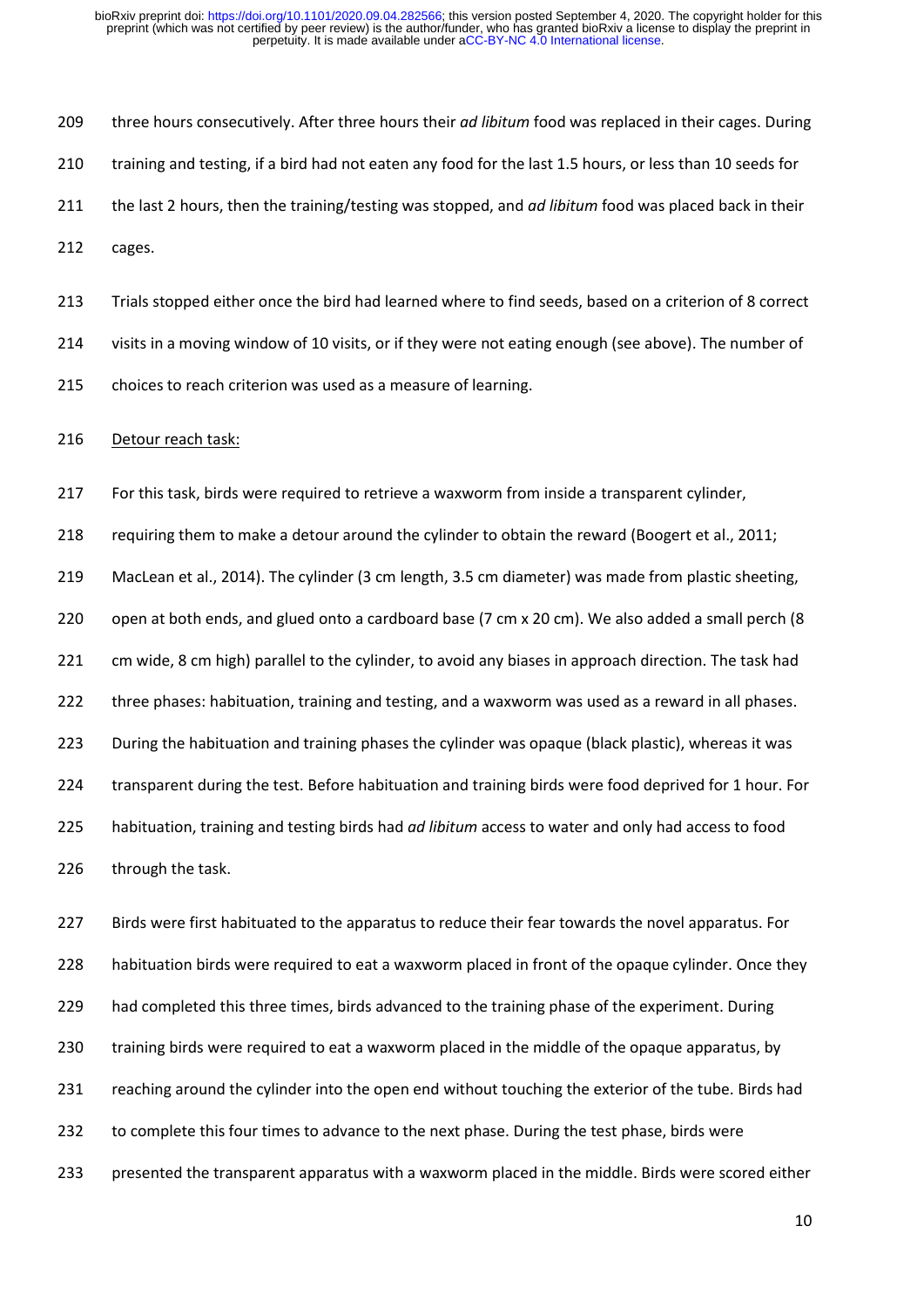a success (obtaining the worm without touching the tube) or a failure (touching the tube) and the tube was removed from the cage. This was repeated ten times in succession. Performance on this task was quantified as the number of successes out of ten. The test phase always occurred at least 237 the day after the training phase was completed.

# 238 Statistical Analysis

- 239 All analyses were conducted in R (R Core Team, 2019). Data followed a Poisson distribution, and
- therefore Kendall's Tau correlations were conducted for non-normal distributions. We conducted a
- correlation test between the learning speed at the large and small scale, and between the
- performance on the detour reach task and reversal learning. In all analyses we excluded birds that
- learned on their first choice, as we cannot say whether they learned or made a choice by chance
- 244 (large-scale spatial learning task  $n = 1$ ; large-scale spatial reversal learning task  $n = 3$ ; small-scale
- spatial learning task n =2) (but see supplementary material for analysis of all birds). For the two
- spatial learning tasks, we also compared overall learning speeds in terms of number of visits, and
- time, using generalised linear mixed-models with a Poisson error distribution and log function (Bates
- et al., 2015). Model assumptions were checked using DHARMa (Hartig, 2020).

# 249 Data Availability

- The dataset analysed during the current study, and the R code used to analyse them are available as
- supplementary material, and will be made available on the Open Science Framework upon
- publication.
- Ethics
- We performed the experiment in accordance with the Association for the Study of Animal Behaviour
- guidelines, and the Animal Experimentation Ethics Committee of the University College Cork
- approved the study, under the number 2014/014 "The evolutionary and behavioural ecology of
- birds". The Health Products Regulatory Authority approved the ethics for the project number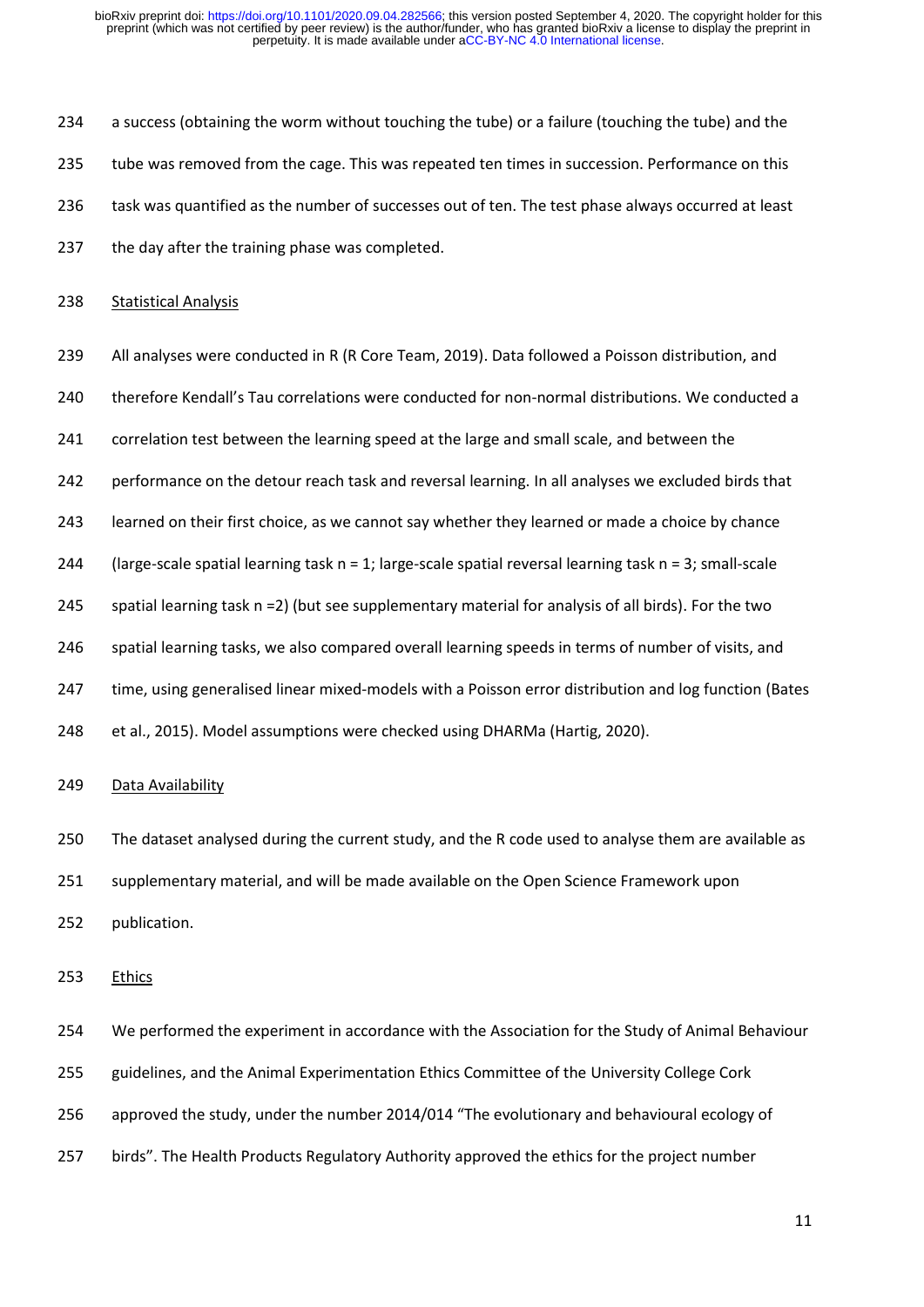AE19130/P017, and the National Park and Wildlife Services approved the capture of birds under the licence C01/2019.

**Results**

On average, birds made 30.07 (SE = 4.48) choices before learning the large-scale spatial learning task

(N=27), and 26.04 (SE = 3.09) choices before learning the small-scale spatial learning task (N=28).

263 Although birds needed to make more choices to learn the large-scale spatial learning task (model

estimate = 0.27; C.I. = 0.15-0.37; p-value <0.001), they took slightly less time (seconds) to learn it

(model estimate = -0.03; C.I. =-0.03; -0.02; p-value <0.001), compared to the small-scale spatial

learning task. Birds took on average 131.98 (SE = 12.29) minutes to learn the large-scale spatial

learning task, while it took them 139.64 (SE = 19.91) minutes to learn the small-scale spatial learning

268 task. There was no evidence of a correlation between the two measures ( $z = 0.22$ ; tau = 0.03;  $p =$ 

0.823, n=24; Figure 1.A).

On average, birds made 19.68 (SE = 3.07) choices before reverse learning (N=22), and made 3.81 (SE

= 0.41) correct choices in the detour reach task (N=32). There was no evidence of a correlation

272 between the detour reach and reversal learning  $(z = 0.23; \text{tau} = 0.04; p = 0.819, n = 22; \text{ Figure 1.8}).$ 

**Discussion**

## Spatial learning speed

 We did not find a correlation between spatial learning performance in the small scale setting of the 276 home cage and spatial learning in the larger scale setting of the experimental room. As far as we are aware, this is the first attempt to directly compare performance on a spatial learning task at different scales in non-human animals (but see Hegarty et al., 2006; Montello, 1993 for work in humans). Theoretically both tasks we used should measure spatial learning because they required individuals to use and remember specific location cues with food rewards, allowing them to return to that location more often than one would expect by chance (Olton, 1977). One possible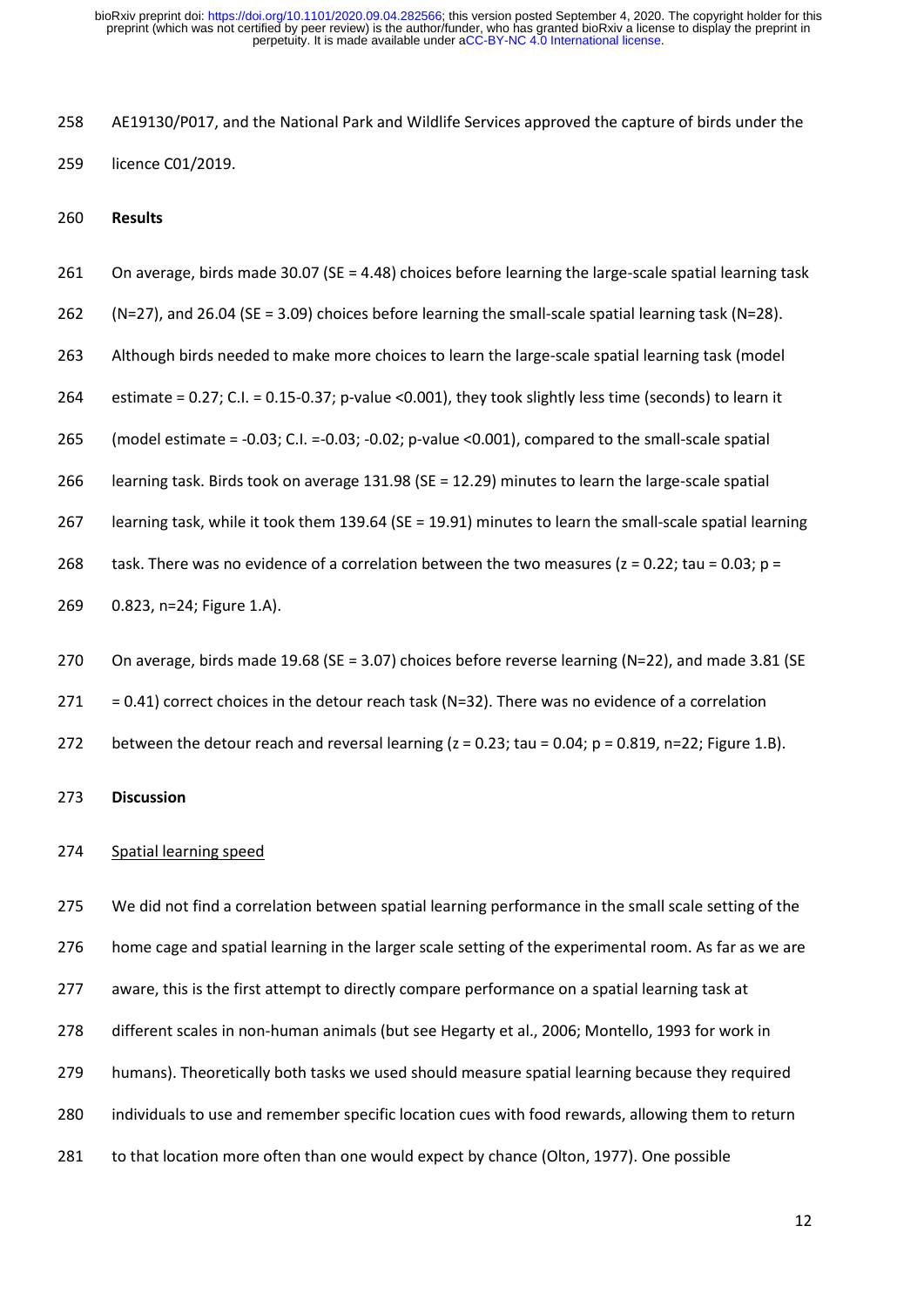explanation for the lack of correlation between cognitive tasks is that non-cognitive factors - for example motivation, personality, stress, and motor skills - influenced performance differently across 284 tasks. Although we had no a priori reason to expect this might be the case, it must remain a possibility. Another plausible explanation is that different kinds of cues or strategies were used to recognise locations in our two tasks and that this confounded any correlation in cognitive performance (Morgan et al., 2014). Work in captivity has shown that several species are more reliant on cues from the geometry of the room when they have to navigate in small enclosures, and absolute direction to landmarks when they have to navigate large enclosures (Chiandetti et al., 2007; Sovrano et al., 2005, 2006). Visual information might also change at a faster pace in the home cage than in the exploration room, creating a potential bias against relying on optical-flow in the home cage. If these different perceptual abilities are either not correlated among individuals (Healy et al., 2009; Jones & Healy, 2006; Pike et al., 2018; Sovrano et al., 2003) or are independent of other processes involved with spatial learning, for example memory (Tello-Ramos et al., 2018), this could readily explain the lack of a correlation in our data (Rowe & Healy, 2014b). In this case categorising the sensory information available to the individuals could explain individuals' spatial learning performances (Pritchard et al., 2017). Our results are in contrasts to findings that, despite having some different mechanisms, learning at different spatial scale was still found to be, to some extent, partly underlined by a common process for encoding, maintaining and transforming spatial representation (Hegarty et al., 2006; Montello, 1993).

 Whatever the reason for the lack of correlation, subtle differences in experimental design may preclude meaningful comparison across studies (Thornton & Lukas, 2012). Furthermore, using only one task is unlikely to capture the expression of spatial learning in different contexts (Pritchard et al., 2017). For example, a current focus of research in food caching species is to measure spatial learning under standardised conditions, usually on a small scale, to infer performance in cache retrieval at a larger spatial scale, or to predict fitness, but it remains unclear whether observed associations relate to navigation through the environment or cache retrieval at a fine spatial scale (Healy, 2019; Healy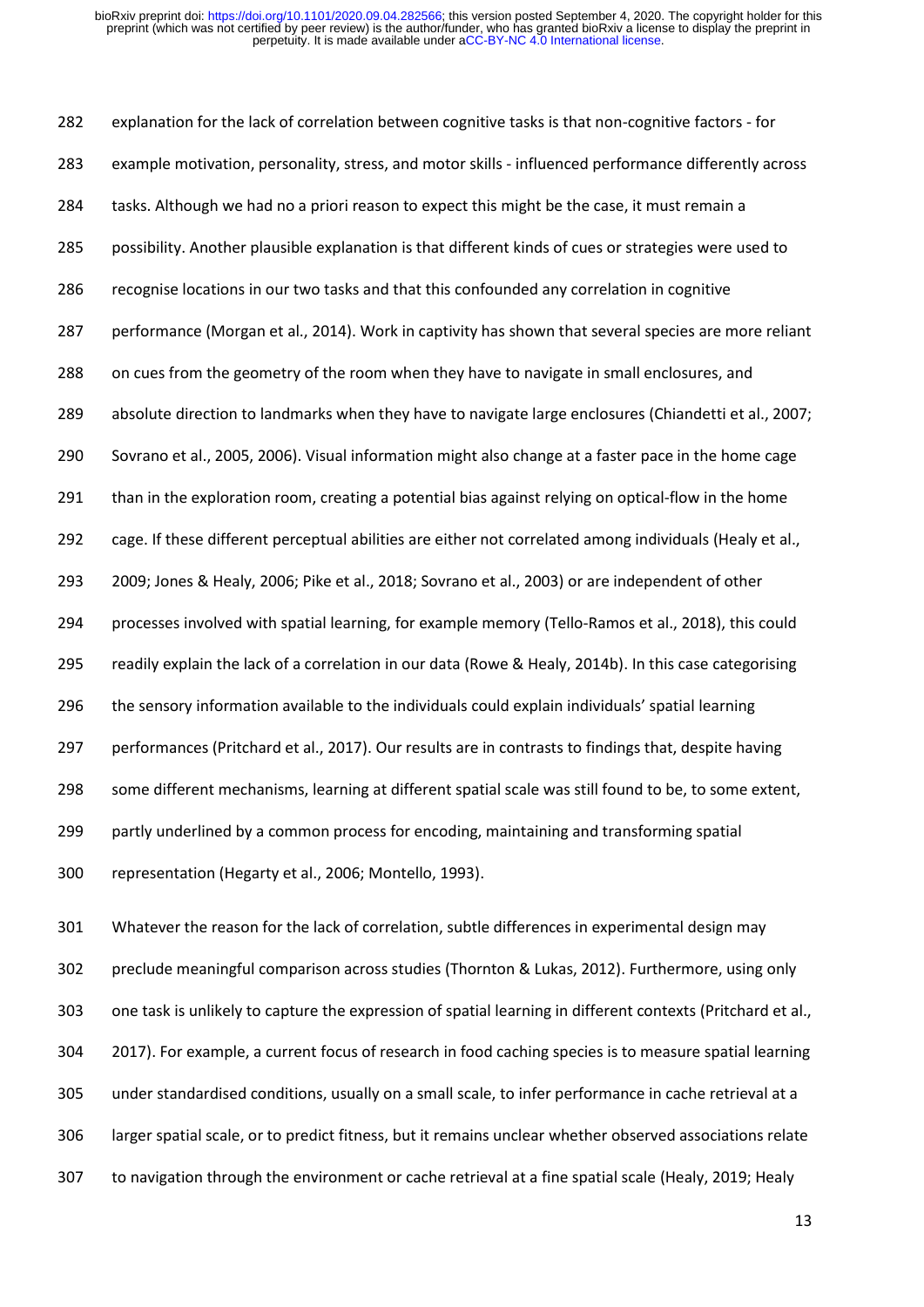et al., 2005, 2009; Krebs et al., 1990; McGregor & Healy, 1999). Similarly, work on parasitic cowbirds in which the females, but not males, need to locate and remember potential host nests, have found that females out-perform males in some spatial learning tasks, but not others, further suggesting that individual differences in spatial ability may depend on task design and scale of spatial location (Sherry & Guigueno, 2019). This limitation mirrors the more general problem in evolutionary ecological studies of cognition where there is often a lack of a clear link between standardised cognitive tests (e.g. problem solving) and functional behaviour (innovative foraging) under natural conditions (Morand-Ferron et al., 2016; Rowe & Healy, 2014a, 2014b; Thornton et al., 2014). Behavioural flexibility

 We did not find any evidence of a relationship between the performance of the birds on a detour- reach and reversal learning task, despite the prediction that both measures of behavioural flexibility involve inhibitory control. This lack of correlation is in keeping with previous work in wild and captive birds, which have also used single reversals (song sparrow, *Melospiza melodia*: Boogert et al., 2011; New Zealand robin, *Petroica longipes*: Shaw et al., 2015). Our study increases the generality of this finding because these previous studies focussed on colour discrimination reversal rather than the spatial discrimination reversal we used here. There are multiple possible explanations for why these putative measures of inhibitory control may not necessarily correlate. One is that these different tasks in reality measure different components of inhibitory control (namely stopping, delaying, or withholding motor responses) (Bari & Robbins, 2013; Bray et al., 2014; Brucks et al., 2017; van Horik, Langley, Whiteside, Laker, Beardsworth, et al., 2018; Vernouillet et al., 2018). Moreover, although our results suggest that components of inhibitory control do not fall under the same general domain umbrella of behavioural flexibility, the lack of correlation may also be explained by the reversal learning task requiring a spatial learning component (Boogert et al., 2018; Brucks et al., 2017; Miyake et al., 2000). Discrepancies could also be explained by differences in motivation, which may have played a bigger role in the detour reach task as the food was visible, compared to the reversal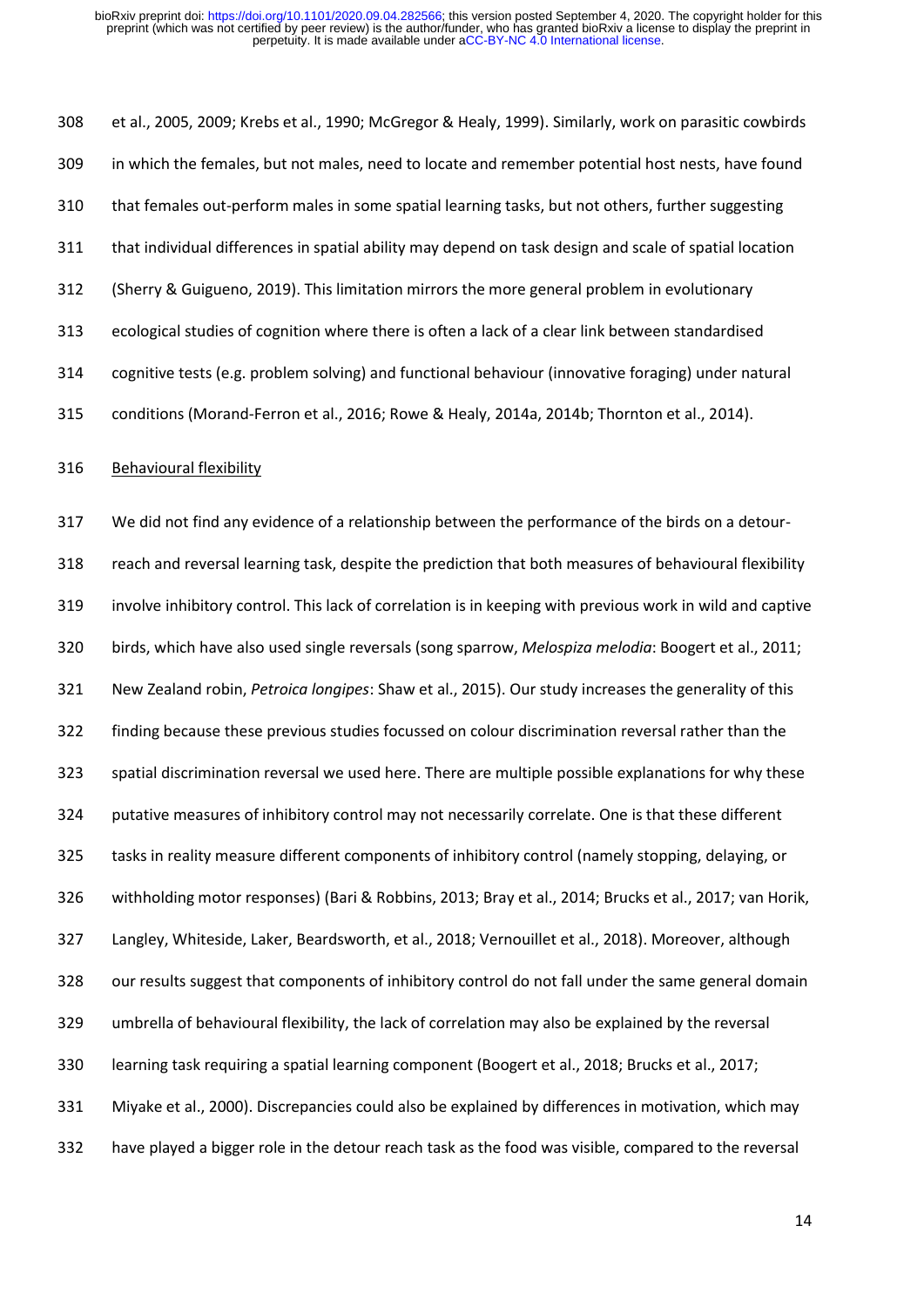learning task, though we note that this is likely primarily an issue if rank order differences in motivation between individuals varies across tasks. Finally, although we acknowledge that the detour-reach task has been recently criticised as a measure of inhibitory control and is subject to various non-cognitive influences, including perception, stress, prior experience (Kabadayi et al., 2018; van Horik, Langley, Whiteside, Laker, Beardsworth, et al., 2018), this is likely true of all cognitive traits (Morand-Ferron & Quinn, 2015).

# Conclusions

 Our results across both task comparisons highlight that caution needs to be taken when making conclusions about learning speed or behavioural flexibility based on a single test, and that performance is highly sensitive to the context and type of task. On the one hand, if the lack of evidence for correlations reflects true cognitive differences related to either spatial learning or behavioural flexibility, then this would point towards greater complexity in the cognitive processes that drive animal navigation and behavioural plasticity. On the other hand, if the lack of correlation arises because of confounding effects which were not controlled for, or because one or both of the tasks within each domain does not measure learning or behavioural flexibility as expected, then this would point towards a common issue with experimental design used in cognitive tests. Either way, the context in which we measure cognition is therefore essential to consider, if we want to better understand causes and consequences of individual variation in cognition. Further investigation into the neurobiology related to performance in tasks which *a priori* measure the same cognitive processes may facilitate progress in validating cognitive tasks (van Horik, Langley, Whiteside, Laker, Beardsworth, et al., 2018), and distinguishing which of our interpretations are most valid. However, this approach may not often be feasible in non-model, wild animals. Pinning down the meaningful measures of individual differences in cognitive mechanisms remains a major challenge. Nevertheless, studies that aim to validate tasks, as we aimed to do here, are a step forward in understanding causes and consequences of individual variation in cognition.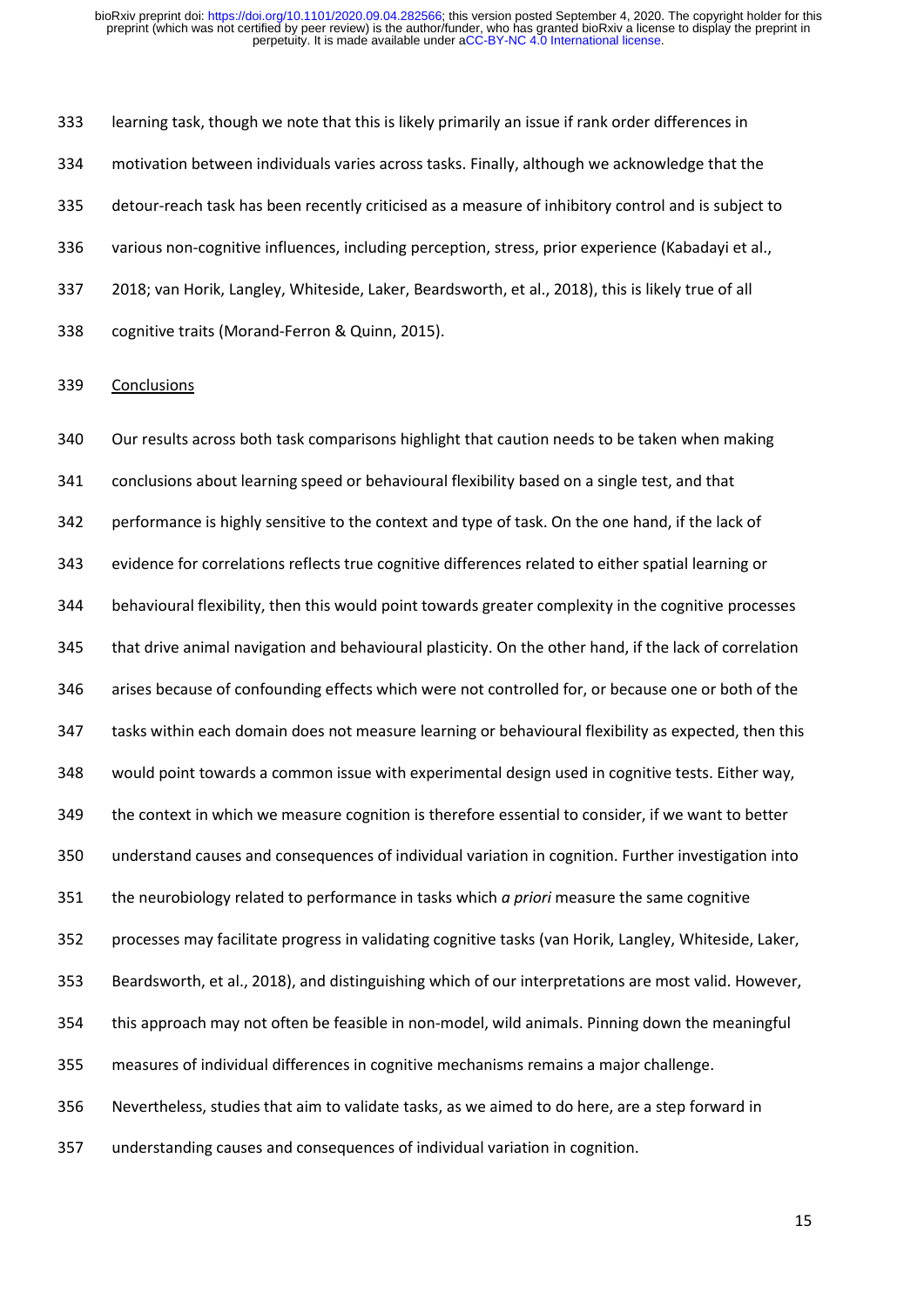# **Acknowledgements**

- We would like to thank Sam Bayley, Ciara Sexton and Karen Cogan for capturing and releasing birds.
- We are also grateful to Allen Whitaker for help in coordinating the aviary building and Karen Cogan
- for the administrative support throughout the project.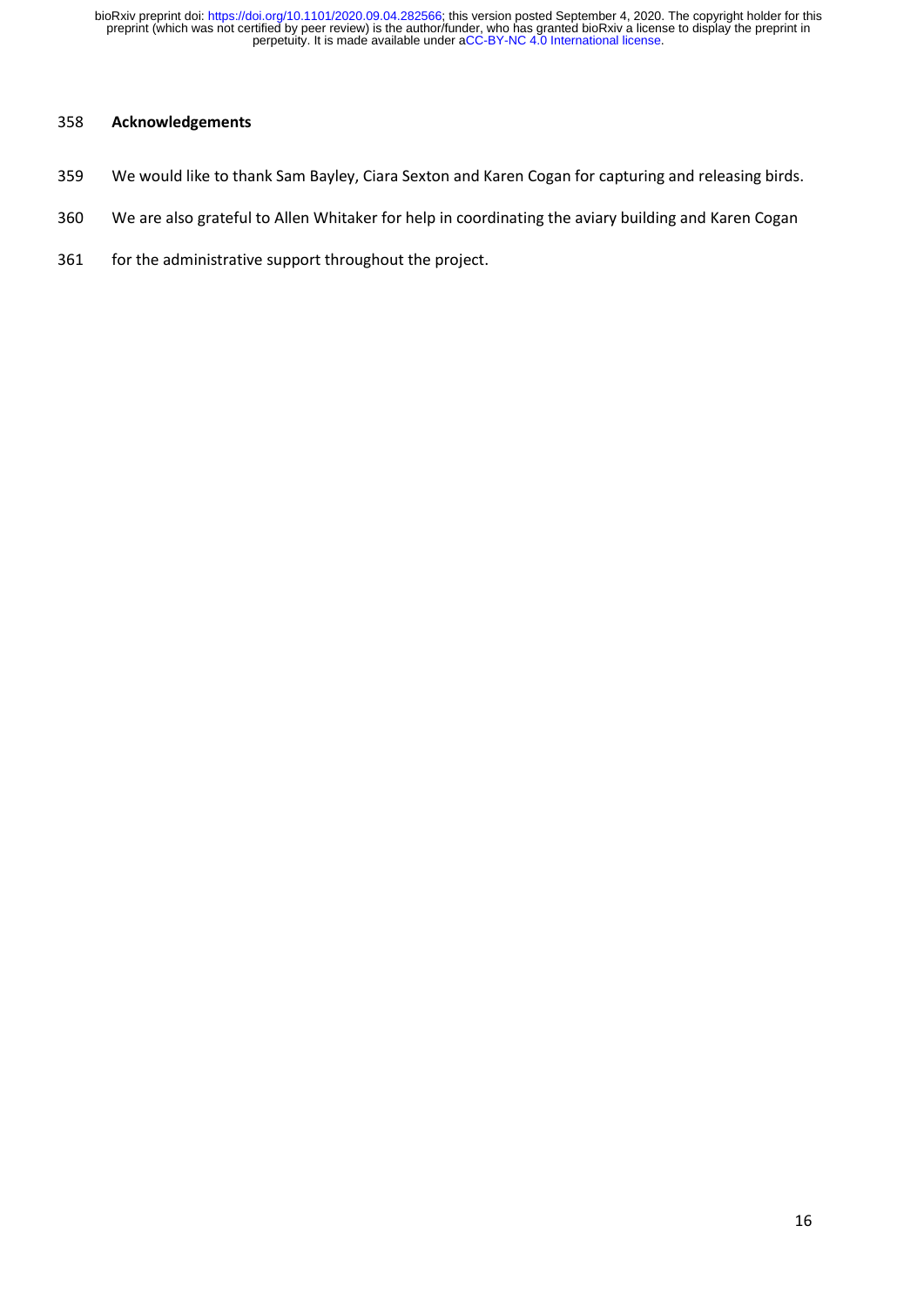# **References**

| 363 | Anderson, R. C., Searcy, W. A., Peters, S., Hughes, M., DuBois, A. L., & Nowicki, S. (2017). Song          |
|-----|------------------------------------------------------------------------------------------------------------|
| 364 | learning and cognitive ability are not consistently related in a songbird. Animal Cognition,               |
| 365 | 20(2), 309-320. https://doi.org/10.1007/s10071-016-1053-7                                                  |
| 366 | Aplin, L. M., Farine, D. R., Morand-Ferron, J., Cockburn, A., Thornton, A., & Sheldon, B. C. (2015).       |
| 367 | Experimentally induced innovations lead to persistent culture via conformity in wild birds.                |
| 368 | Nature, 518(7540), 538-541. https://doi.org/10.1038/nature13998                                            |
| 369 | Ashton, B. J., Ridley, A. R., Edwards, E. K., & Thornton, A. (2018). Cognitive performance is linked to    |
| 370 | group size and affects fitness in Australian magpies. Nature, 554(7692), 364-367.                          |
| 371 | https://doi.org/10.1038/nature25503                                                                        |
| 372 | Audet, J.-N., & Lefebvre, L. (2017). What's flexible in behavioral flexibility? Behavioral Ecology, 28(4), |
| 373 | 943-947. https://doi.org/10.1093/beheco/arx007                                                             |
| 374 | Bari, A., & Robbins, T. W. (2013). Inhibition and impulsivity: Behavioral and neural basis of response     |
| 375 | control. Progress in Neurobiology, 108, 44-79.                                                             |
| 376 | https://doi.org/10.1016/j.pneurobio.2013.06.005                                                            |
| 377 | Bates, D., Machler, M., Bolker, B. M., & Walker, S. C. (2015). Fitting linear mixed-effects models using   |
| 378 | lme4.                                                                                                      |
| 379 | Boogert, N. J., Anderson, R. C., Peters, S., Searcy, W. A., & Nowicki, S. (2011). Song repertoire size in  |
| 380 | male song sparrows correlates with detour reaching, but not with other cognitive measures.                 |
| 381 | Animal Behaviour, 81(6), 1209-1216. https://doi.org/10.1016/j.anbehav.2011.03.004                          |
| 382 | Boogert, N. J., Madden, J. R., Morand-Ferron, J., & Thornton, A. (2018). Measuring and                     |
| 383 | understanding individual differences in cognition. Philosophical Transactions of the Royal                 |
| 384 | Society B: Biological Sciences, 373(1756), 20170280. https://doi.org/10.1098/rstb.2017.0280                |
| 385 | Branch, C. L., Pitera, A. M., Kozlovsky, D. Y., Bridge, E. S., & Pravosudov, V. V. (2019). Smart is the    |
| 386 | new sexy: Female mountain chickadees increase reproductive investment when mates to                        |
| 387 | males with better spatial cognition. Ecology Letters, 22(6), 897-903.                                      |
| 388 | Bray, E. E., MacLean, E. L., & Hare, B. A. (2014). Context specificity of inhibitory control in dogs.      |
| 389 | Animal Cognition, 17(1), 15-31. https://doi.org/10.1007/s10071-013-0633-z                                  |
| 390 | Brown, V. J., & Tait, D. S. (2014). Behavioral flexibility: Attentional shifting, rule switching, and      |
| 391 | response reversal. In I. P. Stolerman & L. H. Price (Eds.), Encyclopedia of                                |
| 392 | Psychopharmacology (pp. 1-7). Springer Berlin Heidelberg. https://doi.org/10.1007/978-3-                   |
| 393 | 642-27772-6 340-2                                                                                          |
| 394 | Brucks, D., Marshall-Pescini, S., Wallis, L. J., Huber, L., & Range, F. (2017). Measures of dogs'          |
| 395 | inhibitory control abilities do not correlate across tasks. Frontiers in Psychology, 8, 849.               |
| 396 | https://doi.org/10.3389/fpsyg.2017.00849                                                                   |
| 397 | Cauchard, L., Boogert, N. J., Lefebvre, L., Dubois, F., & Doligez, B. (2013). Problem-solving              |
| 398 | performance is correlated with reproductive success in a wild bird population. Animal                      |
| 399 | Behaviour, 85(1), 19-26. https://doi.org/10.1016/j.anbehav.2012.10.005                                     |
| 400 | Cauchoix, M., Chow, P. K. Y., van Horik, J. O., Atance, C. M., Barbeau, E. J., Barragan-Jason, G., Bize,   |
| 401 | P., Boussard, A., Buechel, S. D., Cabirol, A., Cauchard, L., Claidière, N., Dalesman, S., Devaud,          |
| 402 | J. M., Didic, M., Doligez, B., Fagot, J., Fichtel, C., Henke-von der Malsburg, J.,  Morand-                |
| 403 | Ferron, J. (2018). The repeatability of cognitive performance: A meta-analysis. Philosophical              |
| 404 | Transactions of the Royal Society B: Biological Sciences, 373(1756), 20170281.                             |
| 405 | https://doi.org/10.1098/rstb.2017.0281                                                                     |
| 406 | Chiandetti, C., Regolin, L., Sovrano, V. A., & Vallortigara, G. (2007). Spatial reorientation: The effects |
| 407 | of space size on the encoding of landmark and geometry information. Animal Cognition,                      |
| 408 | 10(2), 159-168. https://doi.org/10.1007/s10071-006-0054-3                                                  |
| 409 | Cole, E. F., Cram, D. L., & Quinn, J. L. (2011). Individual variation in spontaneous problem-solving       |
| 410 | performance among wild great tits. Animal Behaviour, 81(2), 491-498.                                       |
| 411 | https://doi.org/10.1016/j.anbehav.2010.11.025                                                              |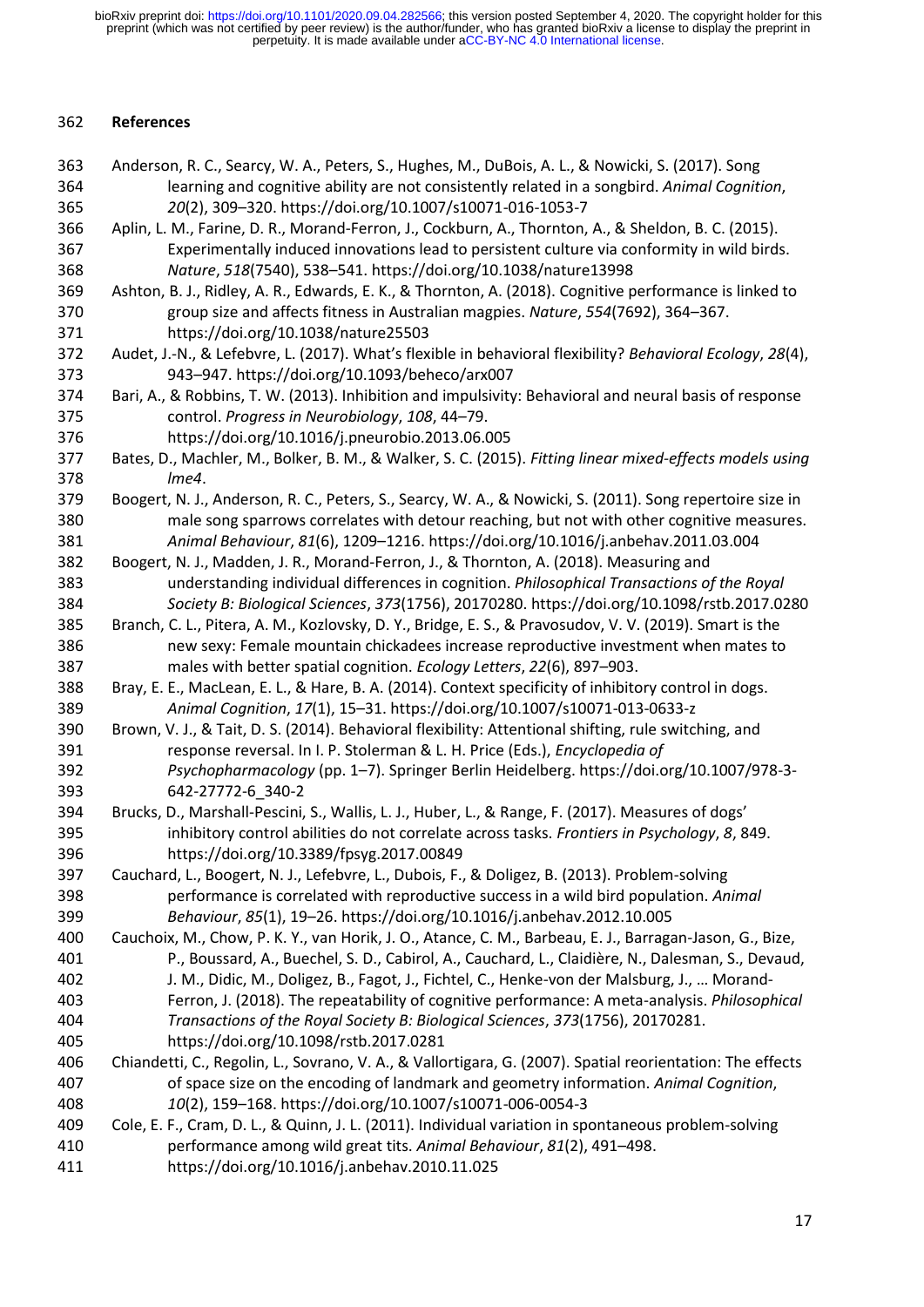| 412<br>413 | Cole, E. F., Morand-Ferron, J., Hinks, A. E., & Quinn, J. L. (2012). Cognitive ability influences<br>reproductive life history variation in the wild. Current Biology, 22(19), 1808-1812.                  |
|------------|------------------------------------------------------------------------------------------------------------------------------------------------------------------------------------------------------------|
| 414        | https://doi.org/10.1016/j.cub.2012.07.051                                                                                                                                                                  |
| 415        | Cole, E. F., & Quinn, J. L. (2012). Personality and problem-solving performance explain competitive                                                                                                        |
| 416<br>417 | ability in the wild. Proceedings of the Royal Society B: Biological Sciences, 279(1731), 1168-                                                                                                             |
| 418        | 1175. https://doi.org/10.1098/rspb.2011.1539<br>Cooke, A. C., Davidson, G. L., Reichert, M. S., & Quinn, J. L. (In prep). Non-lethal effects of predators                                                  |
| 419        | on prey in the context of spatial learning and cognitive flexibility.                                                                                                                                      |
| 420        | Croston, R., Branch, C. L., Kozlovsky, D. Y., Dukas, R., & Pravosudov, V. V. (2015). Heritability and the                                                                                                  |
| 421        | evolution of cognitive traits: Table 1. Behavioral Ecology, 26(6), 1447-1459.                                                                                                                              |
| 422        | https://doi.org/10.1093/beheco/arv088                                                                                                                                                                      |
| 423        | Dutour, M., Suzuki, T. N., & Wheatcroft, D. (2020). Great tit responses to the calls of an unfamiliar                                                                                                      |
| 424        | species suggest conserved perception of call ordering. Behavioral Ecology and Sociobiology,                                                                                                                |
| 425        | 74(3), 37. https://doi.org/10.1007/s00265-020-2820-7                                                                                                                                                       |
| 426        | Guenther, A., & Brust, V. (2017). Individual consistency in multiple cognitive performance:                                                                                                                |
| 427        | Behavioural versus cognitive syndromes. Animal Behaviour, 130, 119-131.                                                                                                                                    |
| 428        | https://doi.org/10.1016/j.anbehav.2017.06.011                                                                                                                                                              |
| 429        | Hartig, F. (2020). DHARMa: Residual diagnostics for hierarchical (Multi-Level / Mixed) (0.2.7)                                                                                                             |
| 430        | [Computer software]. https://CRAN.R-project.org/package=DHARMa                                                                                                                                             |
| 431        | Healy, S. D. (2019). Animal cognition. Integrative Zoology, 14(2), 128-131.<br>https://doi.org/10.1111/1749-4877.12366                                                                                     |
| 432<br>433 |                                                                                                                                                                                                            |
| 434        | Healy, S. D., Bacon, I. E., Haggis, O., Harris, A. P., & Kelley, L. A. (2009). Explanations for variation in<br>cognitive ability: Behavioural ecology meets comparative cognition. Behavioural Processes, |
| 435        | 80(3), 288-294. https://doi.org/10.1016/j.beproc.2008.10.002                                                                                                                                               |
| 436        | Healy, S. D., Dekort, S., & Clayton, N. (2005). The hippocampus, spatial memory and food hoarding: A                                                                                                       |
| 437        | puzzle revisited. Trends in Ecology & Evolution, 20(1), 17-22.                                                                                                                                             |
| 438        | https://doi.org/10.1016/j.tree.2004.10.006                                                                                                                                                                 |
| 439        | Healy, S. D., & Hurly, T. A. (1998). Rufous hummingbirds' (Selasphorus rufus) memory for flowers:                                                                                                          |
| 440        | Patterns or actual spatial locations? Journal of Experimental Psychology, 24(4), 396-404.                                                                                                                  |
| 441        | Healy, S. D., & Hurly, T. A. (2004). Spatial learning and memory in birds. Brain, Behavior and                                                                                                             |
| 442        | Evolution, 63(4), 211-220. https://doi.org/10.1159/000076782                                                                                                                                               |
| 443        | Hegarty, M., Montello, D. R., Richardson, A. E., Ishikawa, T., & Lovelace, K. (2006). Spatial abilities at                                                                                                 |
| 444        | different scales: Individual differences in aptitude-test performance and spatial-layout                                                                                                                   |
| 445        | learning. Intelligence, 34(2), 151-176. https://doi.org/10.1016/j.intell.2005.09.005                                                                                                                       |
| 446        | Ihalainen, E., Lindström, L., & Mappes, J. (2007). Investigating Müllerian mimicry: Predator learning                                                                                                      |
| 447        | and variation in prey defences. Journal of Evolutionary Biology, 20(2), 780-791.                                                                                                                           |
| 448        | https://doi.org/10.1111/j.1420-9101.2006.01234.x                                                                                                                                                           |
| 449        | Isden, J., Panayi, C., Dingle, C., & Madden, J. (2013). Performance in cognitive and problem-solving                                                                                                       |
| 450        | tasks in male spotted bowerbirds does not correlate with mating success. Animal Behaviour,                                                                                                                 |
| 451        | 86(4), 829-838. https://doi.org/10.1016/j.anbehav.2013.07.024                                                                                                                                              |
| 452        | Jones, C. M., & Healy, S. D. (2006). Differences in cue use and spatial memory in men and women.                                                                                                           |
| 453        | Proceedings of the Royal Society B: Biological Sciences, 273(1598), 2241-2247.                                                                                                                             |
| 454        | https://doi.org/10.1098/rspb.2006.3572                                                                                                                                                                     |
| 455        | Kabadayi, C., Bobrowicz, K., & Osvath, M. (2018). The detour paradigm in animal cognition. Animal                                                                                                          |
| 456        | Cognition, 21(1), 21-35. https://doi.org/10.1007/s10071-017-1152-0                                                                                                                                         |
| 457        | Keagy, J., Savard, J.-F., & Borgia, G. (2009). Male satin bowerbird problem-solving ability predicts                                                                                                       |
| 458        | mating success. Animal Behaviour, 9.                                                                                                                                                                       |
| 459        | Krebs, J. R., Healy, S. D., & Shettleworth, S. J. (1990). Spatial memory of paridae: Comparison of a                                                                                                       |
| 460        | storing and a non-storing species, the coal tit, Parus ater, and the great tit, P. major. Animal                                                                                                           |
| 461        | Behaviour, 39(6), 1127-1137. https://doi.org/10.1016/S0003-3472(05)80785-7                                                                                                                                 |
|            |                                                                                                                                                                                                            |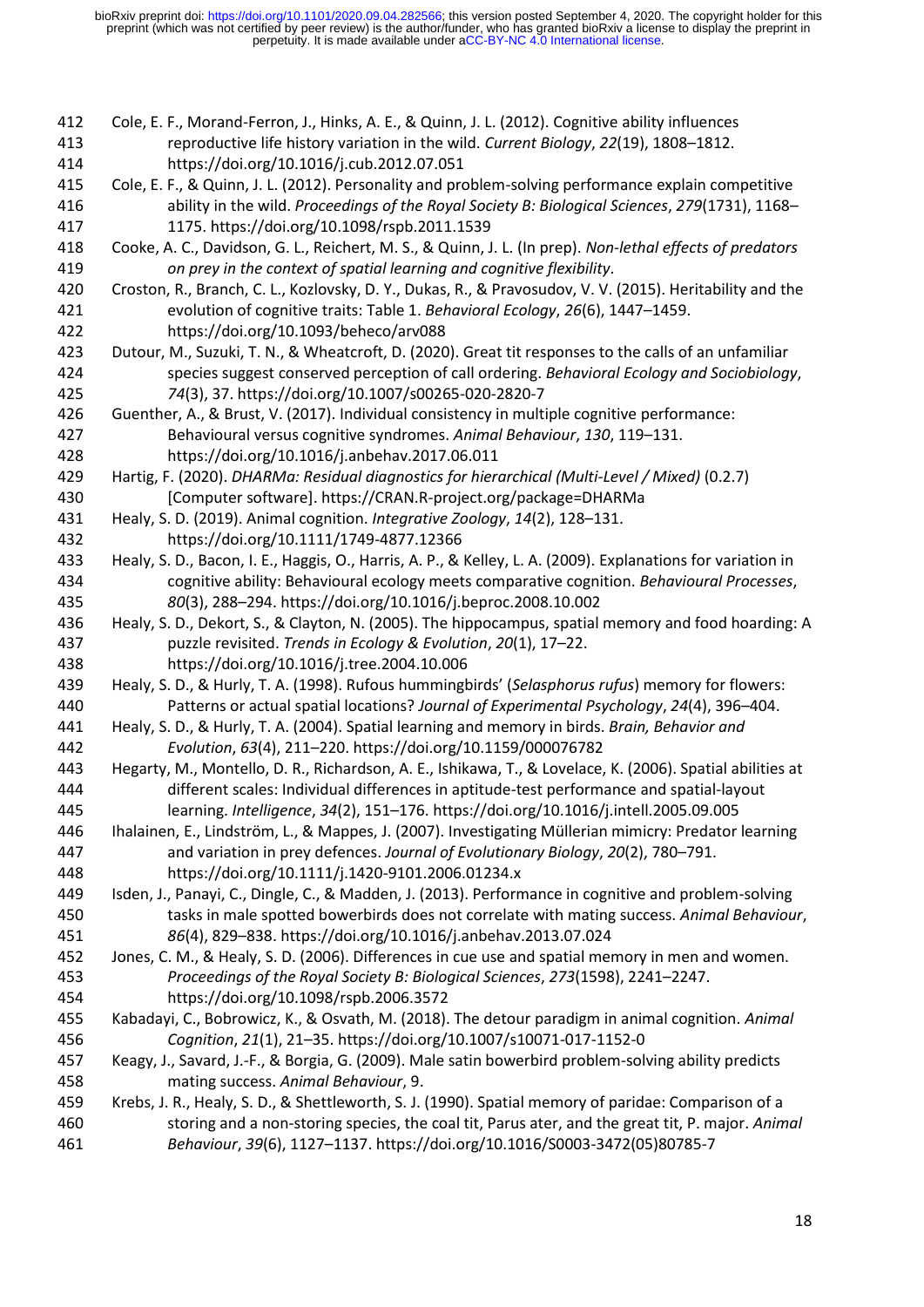Langley, E. J. G., Adams, G., Beardsworth, C. E., Dawson, D. A., Laker, P. R., van Horik, J. O., Whiteside, M. A., Wilson, A. J., & Madden, J. R. (2020). Heritability and correlations among learning and inhibitory control traits. *Behavioral Ecology*, araa029. https://doi.org/10.1093/beheco/araa029

- Loukola, O. J., Adamik, P., Adriaensen, F., Barba, E., Doligez, B., Flensted‐Jensen, E., Eeva, T., Kivelä, S. M., Laaksonen, T., Morosinotto, C., Mänd, R., Niemelä, P. T., Remeš, V., Samplonius, J. M., Sebastiano, M., Senar, J. C., Slagsvold, T., Sorace, A., Tschirren, B., … Forsman, J. T. (2020). The roles of temperature, nest predators and information parasites for geographical variation in egg covering behaviour of tits (Paridae). *Journal of Biogeography*, jbi.13830. https://doi.org/10.1111/jbi.13830
- MacLean, E. L., Hare, B., Nunn, C. L., Addessi, E., Amici, F., Anderson, R. C., Aureli, F., Baker, J. M., Bania, A. E., Barnard, A. M., Boogert, N. J., Brannon, E. M., Bray, E. E., Bray, J., Brent, L. J. N., Burkart, J. M., Call, J., Cantlon, J. F., Cheke, L. G., … Zhao, Y. (2014). The evolution of self- control. *Proceedings of the National Academy of Sciences*, *111*(20), E2140–E2148. https://doi.org/10.1073/pnas.1323533111
- McGregor, A., & Healy, S. D. (1999). Spatial accuracy in food-storing and nonstoring birds. *Animal Behaviour*, *58*(4), 727–734. https://doi.org/10.1006/anbe.1999.1190
- Miyake, A., Friedman, N. P., Emerson, M. J., Witzki, A. H., Howerter, A., & Wager, T. D. (2000). The unity and diversity ofexecutive functions and their contributions to complex "frontal lobe" tasks: A latent variable analysis. *Cognitive Psychology*, *41*(1), 49–100. https://doi.org/10.1006/cogp.1999.0734
- Montello, D. R. (1993). Scale and multiple psychologies of space. In A. U. Frank & I. Campari (Eds.), *Spatial information theory: A theoretical basis for GIS* (Springer, Vol. 716). https://doi.org/10.1007/3-540-57207-4\_21
- Morand-Ferron, J., Cole, E. F., & Quinn, J. L. (2016). Studying the evolutionary ecology of cognition in the wild: A review of practical and conceptual challenges: Evolutionary ecology of cognition in the wild. *Biological Reviews*, *91*(2), 367–389. https://doi.org/10.1111/brv.12174
- Morand-Ferron, J., Cole, E. F., Rawles, J. E. C., & Quinn, J. L. (2011). Who are the innovators? A field experiment with 2 passerine species. *Behavioral Ecology*, *22*(6), 1241–1248. https://doi.org/10.1093/beheco/arr120
- Morand-Ferron, J., & Quinn, J. L. (2015). The evolution of cognition in natural populations. *Trends in Cognitive Sciences*, *19*(5), 235–237. https://doi.org/10.1016/j.tics.2015.03.005
- Morgan, K. V., Hurly, T. A., & Healy, S. D. (2014). Individual differences in decision making by foraging hummingbirds. *Behavioural Processes*, *109*, 195–200. https://doi.org/10.1016/j.beproc.2014.08.015
- Olton, D. S. (1977). Spatial Memory. *Scientific American*, *236*(6), 82–99.
- O'Shea, W., O'Halloran, J., & Quinn, J. L. (2018). Breeding phenology, provisioning behaviour, and unusual patterns of life history variation across an anthropogenic heterogeneous landscape. *Oecologia*, *188*(4), 953–964. https://doi.org/10.1007/s00442-018-4155-x
- Pike, T. W., Ramsey, M., & Wilkinson, A. (2018). Environmentally induced changes to brain morphology predict cognitive performance. *Philosophical Transactions of the Royal Society B: Biological Sciences*, *373*(1756), 20170287. https://doi.org/10.1098/rstb.2017.0287
- Pritchard, D. J., & Healy, S. D. (2018). Taking an insect-inspired approach to bird navigation. *Learning & Behavior*, *46*(1), 7–22. https://doi.org/10.3758/s13420-018-0314-5
- Pritchard, D. J., Hurly, T. A., & Healy, S. D. (2018). Wild hummingbirds require a consistent view of landmarks to pinpoint a goal location. *Animal Behaviour*, *137*, 83–94. https://doi.org/10.1016/j.anbehav.2018.01.014
- Pritchard, D. J., Tello Ramos, M. C., Muth, F., & Healy, S. D. (2017). Treating hummingbirds as feathered bees: A case of ethological cross-pollination. *Biology Letters*, *13*(12), 20170610. https://doi.org/10.1098/rsbl.2017.0610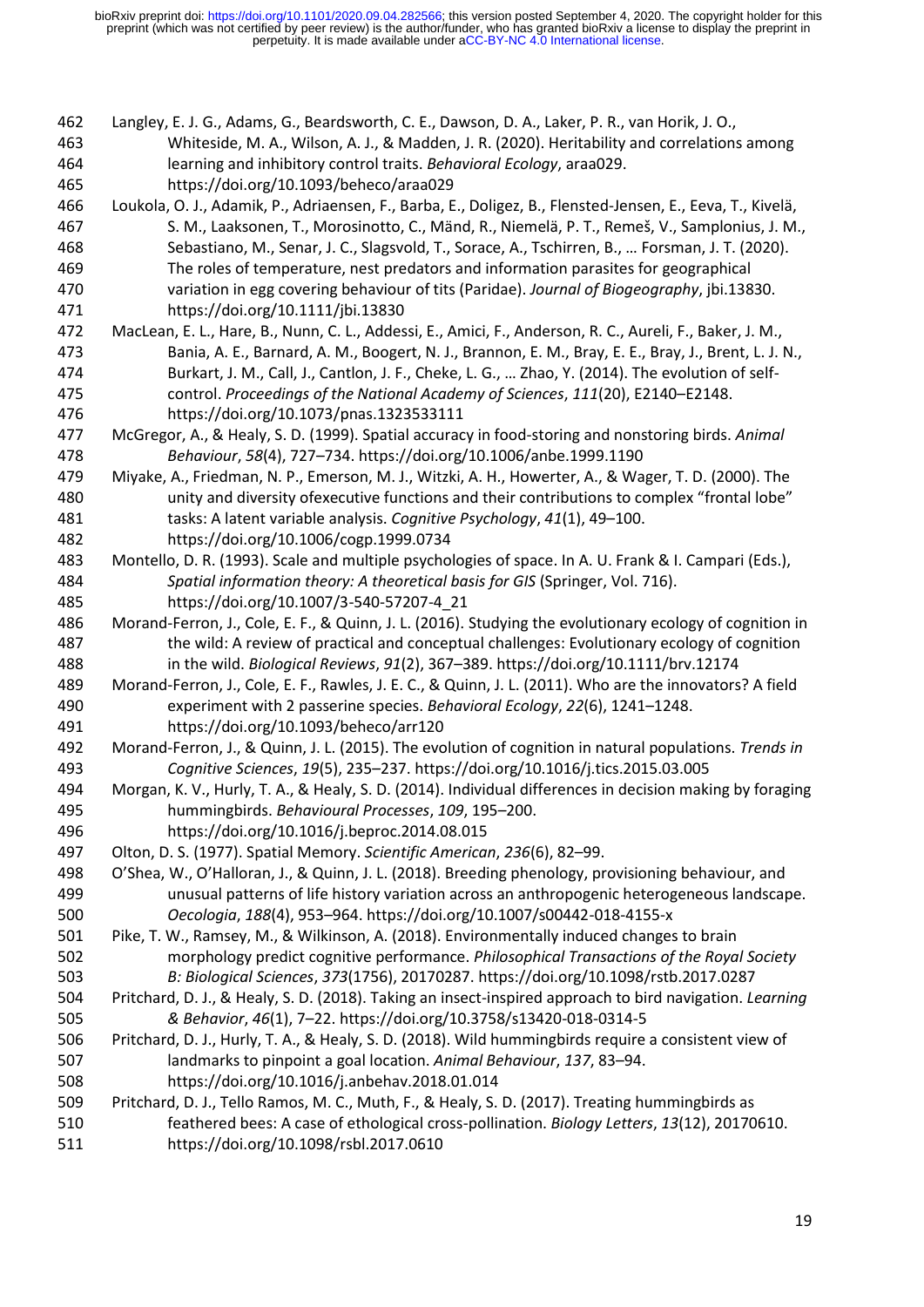| 512 | Quinn, J. L., Charmantier, A., Garant, D., & Sheldon, B. C. (2006). Data depth, data completeness, and   |
|-----|----------------------------------------------------------------------------------------------------------|
| 513 | their influence on quantitative genetic estimation in two contrasting bird populations.                  |
| 514 | Journal of Evolutionary Biology, 19(3), 994-1002. https://doi.org/10.1111/j.1420-                        |
| 515 | 9101.2006.01081.x                                                                                        |
| 516 | Quinn, J. L., Cole, E. F., Reed, T. E., & Morand-Ferron, J. (2016). Environmental and genetic            |
| 517 | determinants of innovativeness in a natural population of birds. Philosophical Transactions              |
| 518 | of the Royal Society B: Biological Sciences, 371(1690), 20150184.                                        |
| 519 | https://doi.org/10.1098/rstb.2015.0184                                                                   |
| 520 | R Core Team. (2019). R: A Language and Environment for Statistical Computing (3.6.1) [Computer           |
| 521 | software]. R Foundation for Statistical Computing.                                                       |
| 522 | Raine, N. E., & Chittka, L. (2008). The correlation of learning speed and natural foraging success in    |
| 523 | bumble-bees. Proceedings of the Royal Society B: Biological Sciences, 275(1636), 803-808.                |
| 524 | https://doi.org/10.1098/rspb.2007.1652                                                                   |
| 525 | Rowe, C., & Healy, S. D. (2014a). Measuring cognition will be difficult but worth it: A response to      |
| 526 | comments on Rowe and Healy. Behavioral Ecology, 25(6), 1298-1298.                                        |
| 527 | https://doi.org/10.1093/beheco/aru190                                                                    |
| 528 | Rowe, C., & Healy, S. D. (2014b). Measuring variation in cognition. Behavioral Ecology, 25(6), 1287-     |
| 529 | 1292. https://doi.org/10.1093/beheco/aru090                                                              |
| 530 | Sewall, K. B., Soha, J. A., Peters, S., & Nowicki, S. (2013). Potential trade-off between vocal          |
| 531 | ornamentation and spatial ability in a songbird. Biology Letters, 9(4), 20130344.                        |
| 532 | https://doi.org/10.1098/rsbl.2013.0344                                                                   |
| 533 | Shaw, R. C., Boogert, N. J., Clayton, N. S., & Burns, K. C. (2015). Wild psychometrics: Evidence for     |
| 534 | 'general' cognitive performance in wild New Zealand robins, Petroica longipes. Animal                    |
| 535 | Behaviour, 109, 101-111. https://doi.org/10.1016/j.anbehav.2015.08.001                                   |
| 536 | Shaw, R. C., & Schmelz, M. (2017). Cognitive test batteries in animal cognition research: Evaluating     |
| 537 | the past, present and future of comparative psychometrics. Animal Cognition, 20(6), 1003-                |
| 538 | 1018. https://doi.org/10.1007/s10071-017-1135-1                                                          |
| 539 | Sherry, D. F., & Guigueno, M. F. (2019). Cognition and the brain of brood parasitic cowbirds.            |
| 540 | Integrative Zoology, 14(2), 145-157. https://doi.org/10.1111/1749-4877.12312                             |
| 541 | Soha, J. A., Peters, S., Anderson, R. C., Searcy, W. A., & Nowicki, S. (2019). Performance on tests of   |
| 542 | cognitive ability is not repeatable across years in a songbird. Animal Behaviour, 158, 281-              |
| 543 | 288. https://doi.org/10.1016/j.anbehav.2019.09.020                                                       |
| 544 | Sonnenberg, B. R., Branch, C. L., Pitera, A. M., Bridge, E., & Pravosudov, V. V. (2019). Natural         |
| 545 | Selection and Spatial Cognition in Wild Food-Caching Mountain Chickadees. Current Biology,               |
| 546 | 29(4), 670-676.e3. https://doi.org/10.1016/j.cub.2019.01.006                                             |
| 547 | Sovrano, V. A., Bisazza, A., & Vallortigara, G. (2003). Modularity as a fish (Xenotoca eiseni) views it: |
| 548 | Conjoining geometric and nongeometric information for spatial reorientation. Journal of                  |
| 549 | Experimental Psychology: Animal Behavior Processes, 29(3), 199-210.                                      |
| 550 | https://doi.org/10.1037/0097-7403.29.3.199                                                               |
| 551 | Sovrano, V. A., Bisazza, A., & Vallortigara, G. (2005). Animals' use of landmarks and metric             |
| 552 | information to reorient: Effects of the size of the experimental space. Cognition, 97(2), 121-           |
| 553 | 133. https://doi.org/10.1016/j.cognition.2004.08.003                                                     |
| 554 | Sovrano, V. A., Bisazza, A., & Vallortigara, G. (2006). How fish do geometry in large and in small       |
| 555 | spaces. Animal Cognition, 10(1), 47-54. https://doi.org/10.1007/s10071-006-0029-4                        |
| 556 | Tello-Ramos, M. C., Branch, C. L., Pitera, A. M., Kozlovsky, D. Y., Bridge, E. S., & Pravosudov, V. V.   |
| 557 | (2018). Memory in wild mountain chickadees from different elevations: Comparing first-year               |
| 558 | birds with older survivors. Animal Behaviour, 137, 149-160.                                              |
| 559 | https://doi.org/10.1016/j.anbehav.2017.12.019                                                            |
| 560 | Thornton, A., Isden, J., & Madden, J. R. (2014). Toward wild psychometrics: Linking individual           |
| 561 | cognitive differences to fitness. Behavioral Ecology, 25(6), 1299-1301.                                  |
| 562 | https://doi.org/10.1093/beheco/aru095                                                                    |
|     |                                                                                                          |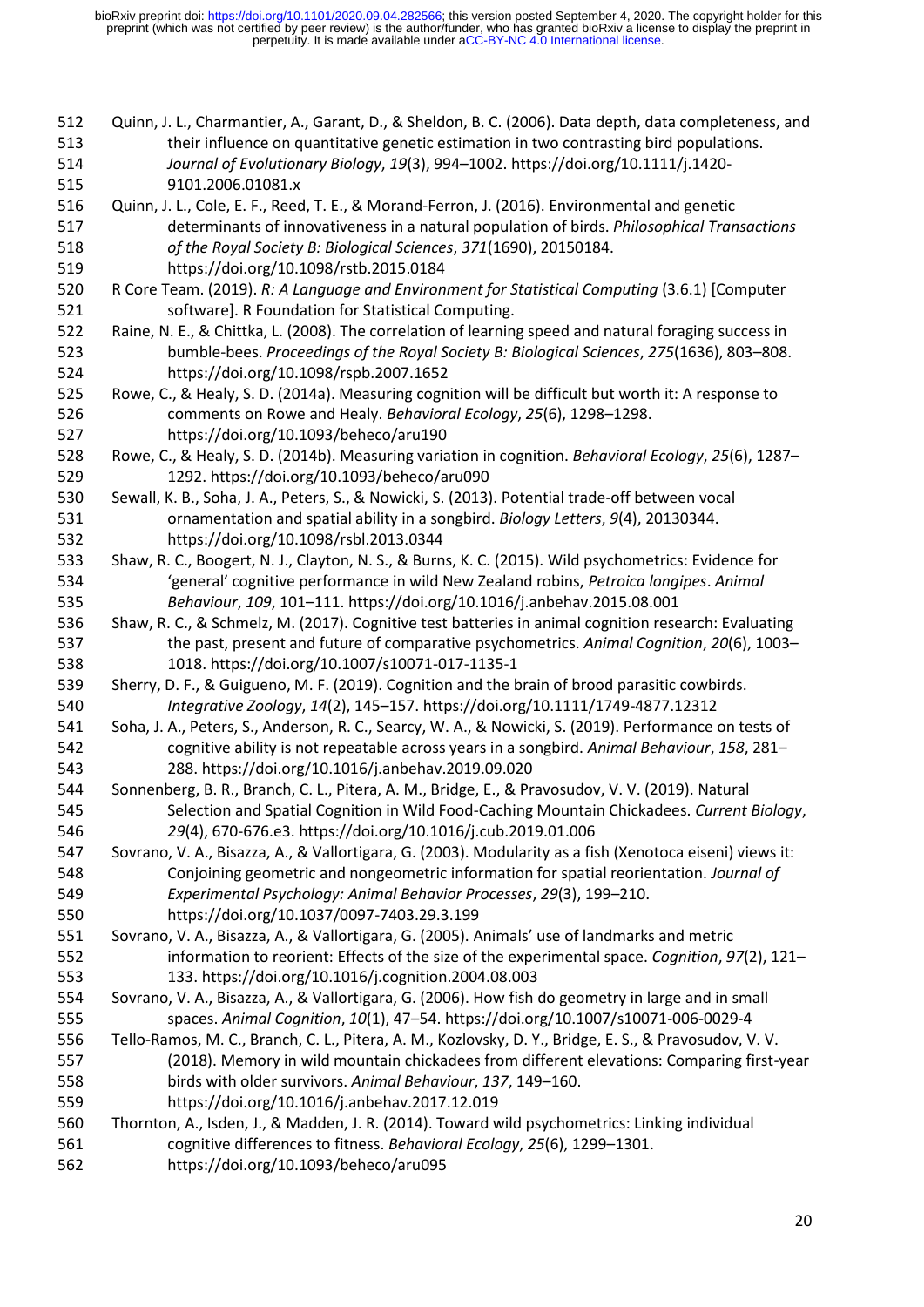- Thornton, A., & Lukas, D. (2012). Individual variation in cognitive performance: Developmental and evolutionary perspectives. *Philosophical Transactions of the Royal Society B: Biological Sciences*, *367*(1603), 2773–2783. https://doi.org/10.1098/rstb.2012.0214 van Horik, J. O., Langley, E. J. G., Whiteside, M. A., Laker, P. R., Beardsworth, C. E., & Madden, J. R. (2018). Do detour tasks provide accurate assays of inhibitory control? *Proceedings of the Royal Society B: Biological Sciences*, *285*(1875), 20180150. https://doi.org/10.1098/rspb.2018.0150 van Horik, J. O., Langley, E. J. G., Whiteside, M. A., Laker, P. R., & Madden, J. R. (2018). Intra- individual variation in performance on novel variants of similar tasks influences single factor explanations of general cognitive processes. *Royal Society Open Science*, *5*(7), 171919. https://doi.org/10.1098/rsos.171919 van Horik, J. O., Langley, E. J. G., Whiteside, M. A., & Madden, J. R. (2019). A single factor explanation for associative learning performance on colour discrimination problems in common pheasants (Phasianus colchicus). *Intelligence*, *74*, 53–61. https://doi.org/10.1016/j.intell.2018.07.001 Vernouillet, A. A. A., Stiles, L. R., Andrew McCausland, J., & Kelly, D. M. (2018). Individual performance across motoric self-regulation tasks are not correlated for pet dogs. *Learning & Behavior*, *46*(4), 522–536. https://doi.org/10.3758/s13420-018-0354-x Völter, C. J., Tinklenberg, B., Call, J., & Seed, A. M. (2018). Comparative psychometrics: Establishing what differs is central to understanding what evolves. *Philosophical Transactions of the Royal Society B: Biological Sciences*, *373*(1756), 20170283.
- https://doi.org/10.1098/rstb.2017.0283
-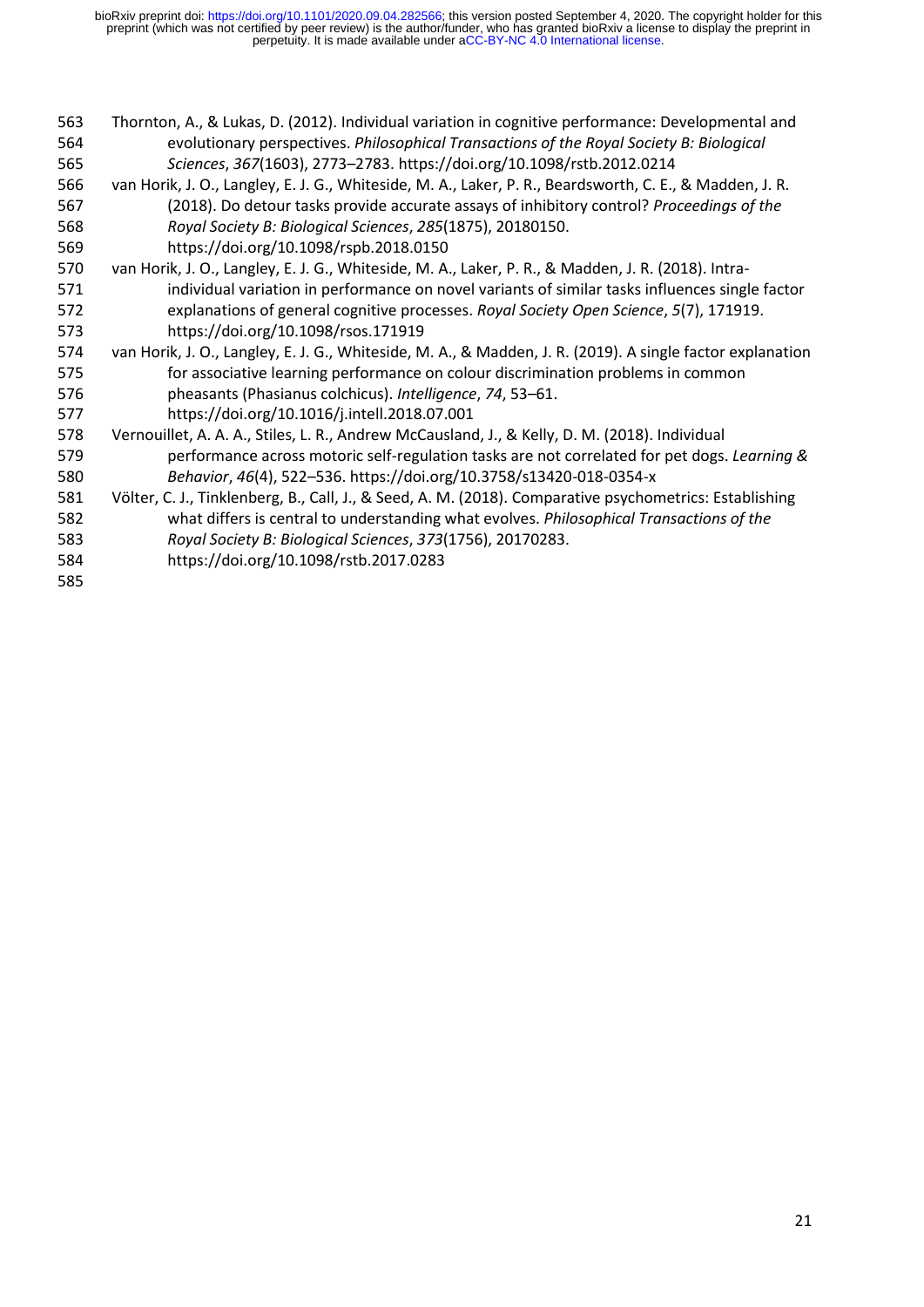### **Figures**







Figure 1: Relationship between A) performance on small-scale and large-scale spatial learning tasks,

B) performance on detour reach and reversal learning tasks. The line is a fitted linear regression line

and the shaded grey area is the 95% confidence interval.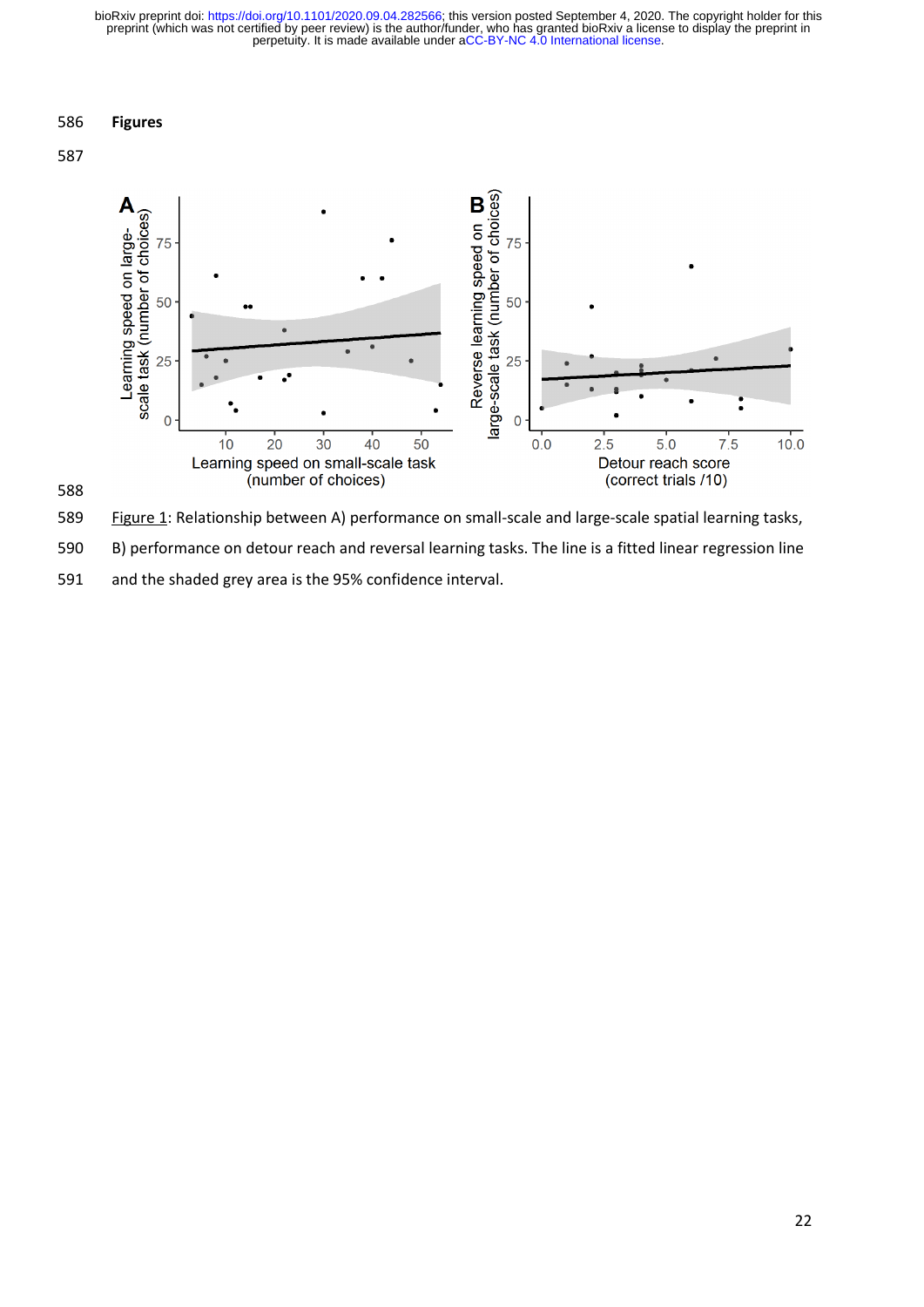#### **Supplementary Information**

#### **All birds**

- In the main text, the data description and analysis exclude birds that learn on their first choice, as we
- 595 cannot say whether they learned or made a choice by chance (large-scale spatial learning task  $n = 1$ ;
- 596 large-scale spatial reversal learning task  $n = 3$ ; small-scale spatial learning task  $n = 2$ ).
- Here we report the same analysis on all birds, without exclusion:
- On average, birds made 29.04 (SE = 4.44) choices before learning the large-scale spatial learning task
- (N=28), and 24.37 (SE = 3.11) choices before learning the small-scale spatial learning task (N=30).
- Although birds needed to make more choices to learn the large-scale spatial learning task (model

estimate = 0.29; C.I. = 0.18-0.39; p-value <0.001), they took slightly less time (seconds) to learn it

- (model estimate = -0.04; C.I. =-0.04; -0.03; p-value <0.001), compared to the small-scale spatial
- learning task. Birds took on average 129.06 (SE = 12.20) minutes to learn the large-scale spatial
- learning task, while it took them 134.57 (SE = 19.11) minutes to learn the small-scale spatial learning
- 605 task. There was no evidence of a correlation between the two measures ( $z = 0.99$ ; tau = 0.14;  $p =$
- 0.320, n=26).
- On average, birds made 17.44 (SE = 2.97) choices before reverse learning (N=25), and made 3.81 (SE
- 608 = 0.41) correct choices in the detour reach task (N=32). There was no evidence of a correlation
- 609 between the detour reach and reversal learning  $(z = 0.59; \text{tau} = 0.00; \text{p} = 0.554, \text{p} = 25)$ .
- 

### **Control birds**

 A similar analysis was run on the control birds, and found similar results to the correlations with all the birds included.